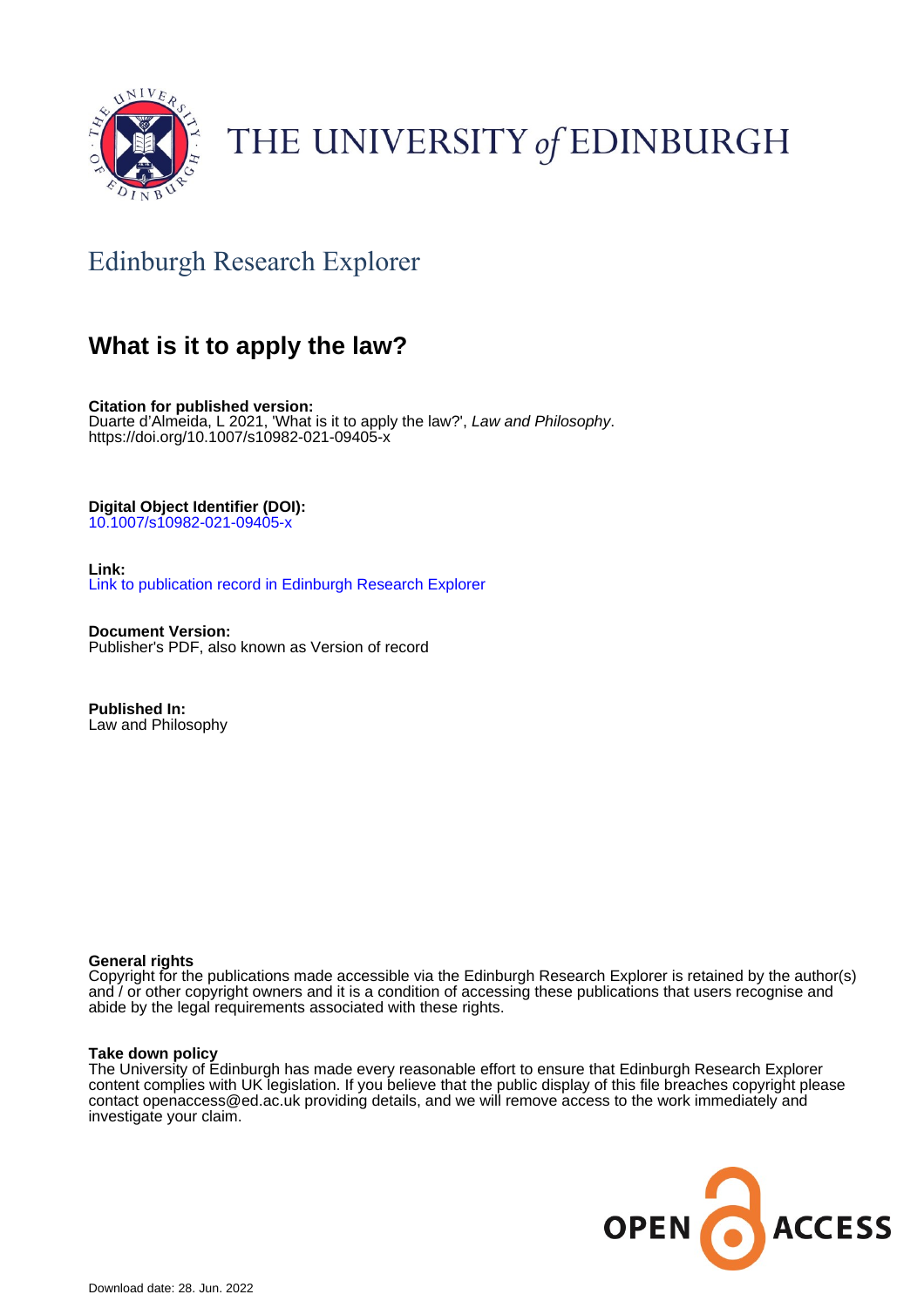

### LUÍS DUARTE D'ALMEIDA

### WHAT IS IT TO APPLY THE LAW?

(Accepted 27 January 2021)

I. INTRODUCTION

That courts apply the law is tritely true. To say what that involves, though, is not easy. My goal in this paper is to give a jurisprudential account of the notion; to clarify what applying the law is.

Three sets of questions present themselves at once. One concerns what I will call the direct object of law-application. When a court applies the law, what exactly is it applying? This is not a trick question. Courts are said to 'apply' all sorts of things: statutes, rules, principles, policies, doctrines, other courts' views, and more. Is 'the law' the name of another item on this list? That sounds wrong. Or is it by applying some or any of those items that courts apply the law? And if it is, can we give a principled criterion for determining what the list contains?

A second set of questions regards the indirect object of law-application. Courts do not just apply the law; they apply it to something. To what, exactly? To cases? To facts? To the 'facts of the particular case' before them, as the common phrase goes? We also say that a court applies the law in a certain case; and in deciding a certain case. Are all these the same? And what precisely is it to apply the law to a case? Indeed – what is a 'case'?

Third, there are questions about the content of law-application. Is 'applying the law' the name of a specific type of act? If so, what are its distinctive features? If not – what then? There are also things courts are said to do – decisions they are said to issue – by applying the law. Are these themselves acts of law-application?

There is no obvious order in which to address these issues. Any attempt to deal with the questions in one set would benefit from our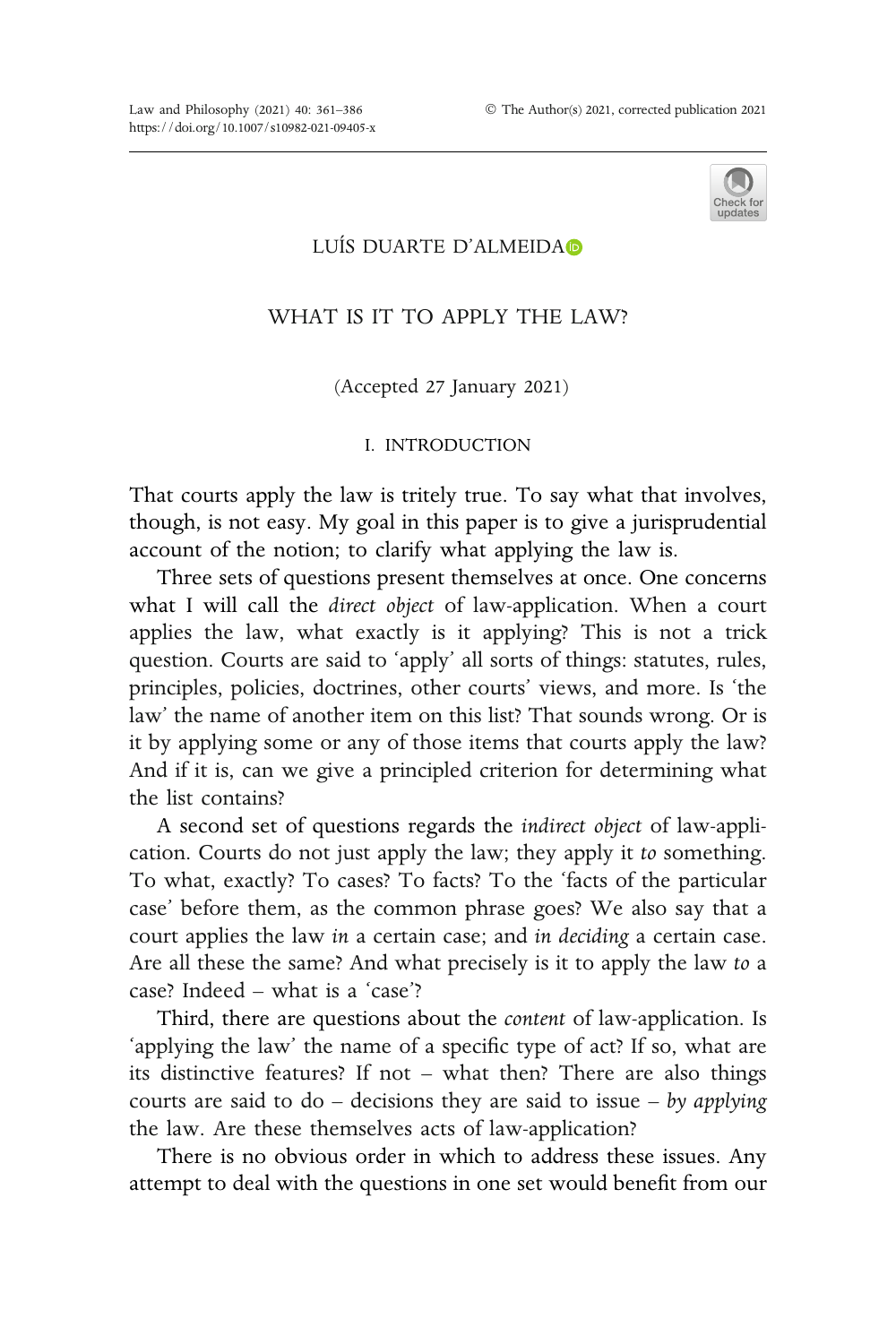having first tackled those in the others. Still, we need a strategy, and mine will be to leave the first set of questions for last. I will not explicitly discuss the direct object of law-application before the very end of the paper; and until then, for convenience, I will focus on the application of statutory and other written legal provisions – indisputable instances of law-application.

I cannot, however, begin by simply turning head-on to any of the other two sets of questions. That is because there are – or so I want to suggest – two kinds of law-application, each giving rise to its own issues of content and indirect object. So I must start by explaining what the two kinds are. I call them inferential law-application and pragmatic law-application. I discuss the former in Section II, the latter in Section III, and the relation between them in Section IV. In Section V, I look into the notion of a 'case'; and I return in Section VI to our three opening sets of questions.

#### II. INFERENTIAL LAW-APPLICATION

#### A. A working example

## Consider this excerpt from Lord Denning's leading judgment in The Hollandia: $^{\rm l}$

Article III, paragraph 8 [of the Hague-Visby Rules for the international carriage of goods by sea, an international Convention given 'the force of law' by a UK Act of 1971] . . . is of the first importance in our present case. It says that: 'Any clause . . . lessening such liability [i.e. the liability of a carrier for loss or damage to goods] otherwise than as provided in these Rules, shall be null and void and of no effect'.

Now apply that article III, paragraph 8, to clause 2 of this bill of lading [issued by the defendants]. In so far as clause 2 restricts the liability of the carrier to D.fl. 1,250 it is clearly null and void: because it lessens the liability of the carrier to much less than his liability under article IV, paragraph 5(a) of the Hague-Visby Rules which comes to £11,490.96.

... My conclusion is that, in proceedings in the courts of the United Kingdom clause 2 of this bill of lading is null and void.

It is, I take it, uncontroversial that Denning applied Article III, paragraph 8, of the Hague-Visby Rules to clause 2 of the bill of lading before him. We would say so even if Denning had not explicitly used that language. So I will take this as a working example. It gives us a clear illustration of one sense in which we speak and think of lawapplication.

<sup>&</sup>lt;sup>1</sup> The Hollandia [1982] Q.B. 872 (at 884A-B).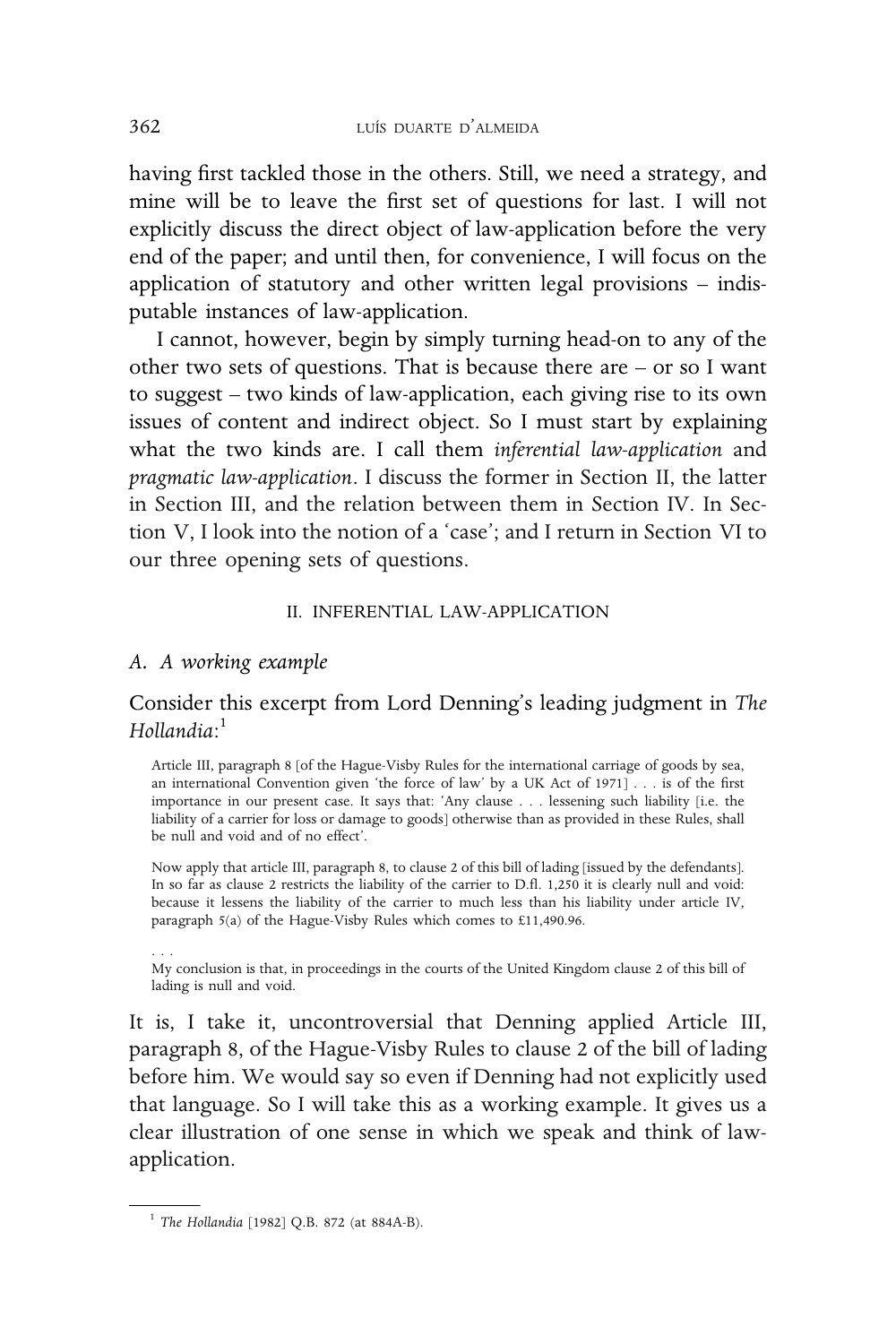So what does it involve?

#### B. A mental act

One thing it does not involve is the giving of an argument of any sort. Denning is, of course, offering in that passage an argument for a certain conclusion. His conclusion is that clause 2 in the bill of lading before him is null and void as a matter of law. But giving that argument is not part of his applying Article III, paragraph 8, of the Rules to the relevant clause.

Denning's applying the provision is a purely mental act. It is the act of reasoning towards that conclusion – that the clause is null and void – on the grounds of some link that he takes to hold between the provision and the clause in question. This does not mean that Denning's belief in that conclusion must have been the product of his mental engagement with the relevant provision. He could have justifiably formed such a belief on grounds unconnected to Article III, paragraph 8, of the Hague-Visby Rules. But it does mean that Denning must have held the further belief that the provision and the clause were related in such a way that, given that relation, his conclusion could not be false.

So when Denning goes on to publicly give, in writing, an argument for his conclusion – when he goes on to justify that conclusion to his readers – he has already applied the provision. What he writes documents his line of reasoning. It is evidence, for us, of how he thought. But he would still have applied Article III to the relevant clause (whether or not we had been able to know it) had he failed, or refused, for whatever reason, to put forward any argument at all.

Applying a provision to some object  $x -$  in this sense in which we would say of Denning that he applied Article III to the clause in the bill of lading – is something we can do purely by thinking. It is reasoning towards a certain conclusion about  $x$ .

#### C. Application and applicability

If Denning's applying that provision was for him to reason towards the conclusion that the clause was null and void, then, I just claimed, he must have taken these two items – provision and clause – to be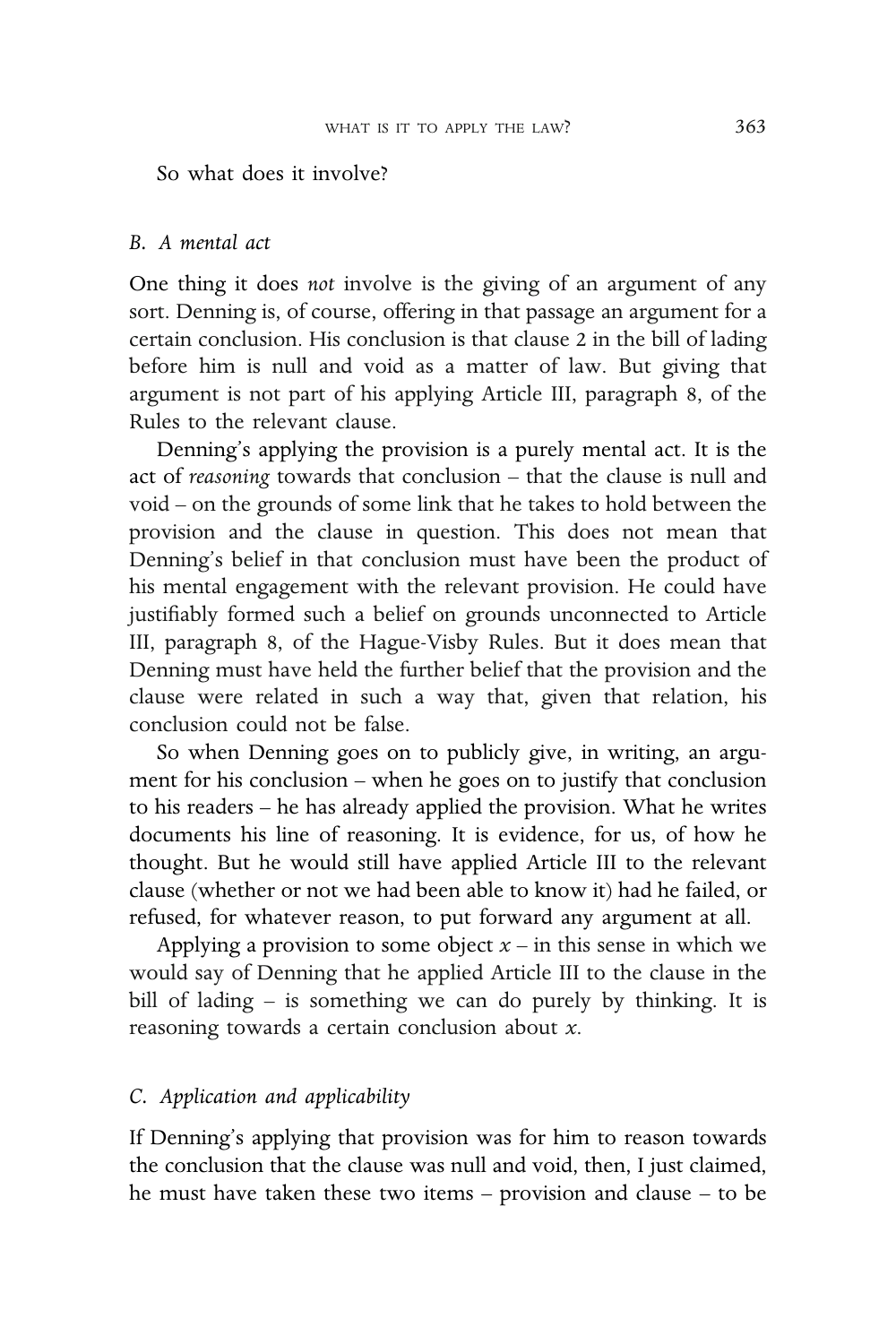linked in a certain way. In what way? What is the role in that reasoning of the provision being applied?

The answer is, I think, that applying a provision  $p$  to some object  $x$  is to reason towards a certain conclusion  $c$  about  $x$  on the grounds that (a)  $p$  applies to  $x$ , and (b) if  $p$  applies to  $x$ , then  $c$  holds as a matter of law. Denning does not explicitly use the language of applicability, but it would not have been surprising if he had. His conclusion must have been premised on Article III, paragraph 8's applying to the particular clause before him.

Is it licit for me to explain what it is for a person to apply a provision  $p$  to a certain object  $x$  by saying that  $p$  must be taken by that person to apply to  $x$ ? There is no circularity. Applying a provision to  $x$  is not the same as a provision's applying to  $x$ . To say that Denning applied Article III, paragraph 8, to the clause is to say something about what Denning did. To say that Article III, paragraph 8, applied to that clause is to say something about how the provision related to the clause: it is to say that the provision is (or was) applicable to it. But we need, of course, to be clearer about this notion.

Here is my take on the issue. First, to say that a provision  $p$ applies to an object  $x$  is to say that there is some specific consequence (or consequences) that the very existence of  $p$  has for  $x$  as a matter of law. It is, therefore, to say that there is some claim about  $x$ that is true as a matter of law, and that could not, given  $p$ , be false.

But one can know that a provision  $p$  applies to an object  $x$  and not know exactly what the consequence is that  $p$  has for  $x$  as a matter of law. One can know, that is, that there is some claim about  $x$  that must, given  $p$ , be true as a matter of law; and yet not know exactly what that claim is. And the reverse is possible as well. One can know that if  $p$  applies to  $x$ , then a certain claim  $c$  about  $x$  will be true; but not know whether  $p$  does apply to  $c$ .

To apply  $p$  to  $x$  is to work both these matters out. It is to form one's reasoned view about a certain consequence (or consequences) that  $p$  does have for  $x$  as a matter of law.

What Denning's applying Article III, paragraph 8, of the Hague-Visby rules to clause 2 in the bill of lading before him comes down to is his working out that that provision had the consequence of making the clause null and void as a matter of law.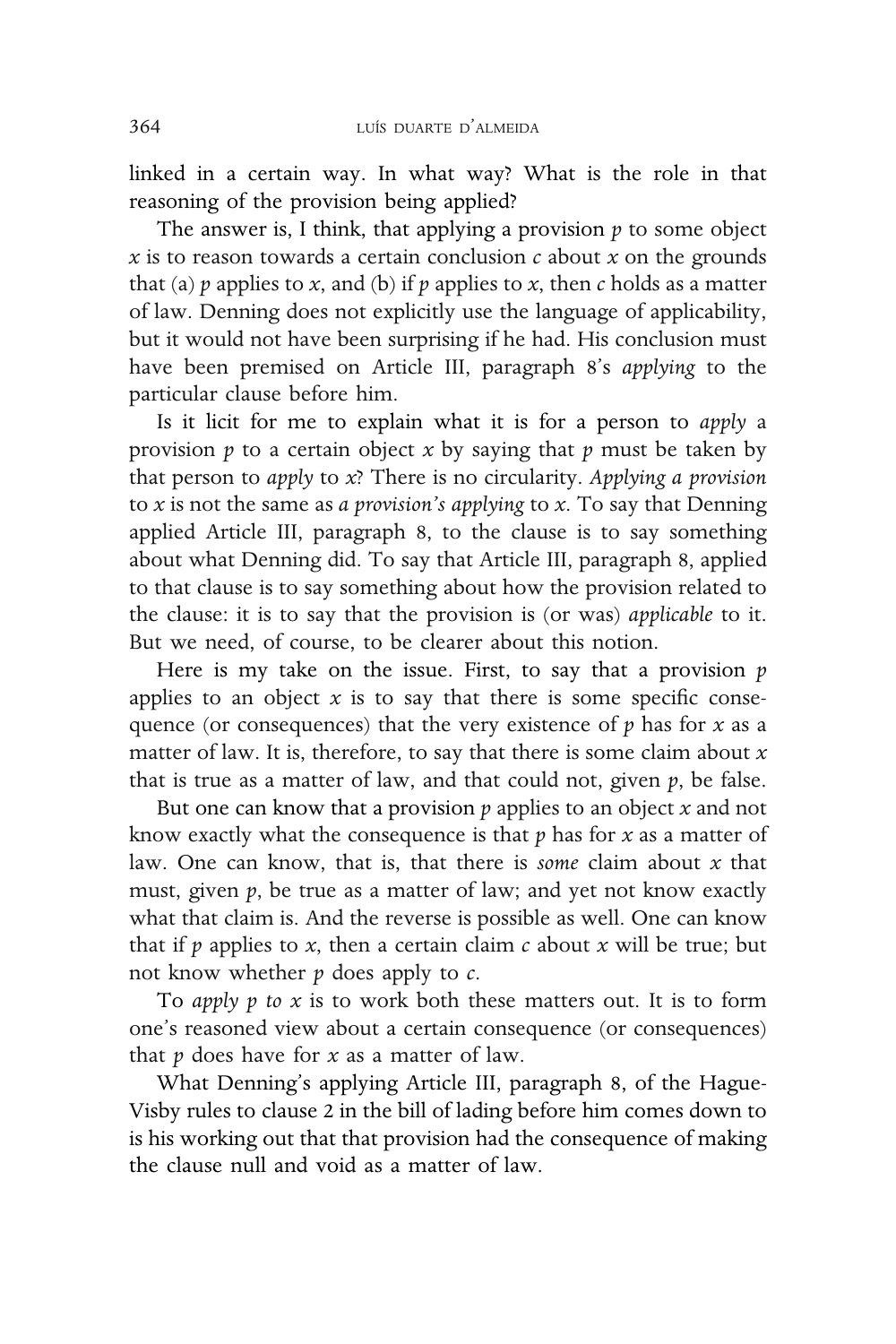#### D. Applicability claims

I said that applying a provision to a certain object  $x$  and thereby reaching a certain conclusion about  $x$  does not have to go hand in hand with actually giving an argument for that conclusion. But we can learn something about law-application by considering how such an argument, when given, is best reconstructed.

How should we think of the structure of Denning's argument, the argument he gives in the above-quoted passage? It might be tempting to reconstruct it along the following lines:

(1) For every  $x$ , if  $x$  is a clause in a contract of carriage lessening the carrier's liability for damage to goods otherwise than as provided in the Hague-Visby Rules, then  $x$  is null and void. (2) Clause 2 of the bill of lading issued by the defendants is a

clause in a contract of carriage lessening the carrier's liability for damage to goods otherwise than as provided in the Hague-Visby Rules.

Therefore (from (1) and (2)),

(3) Clause 2 of the bill of lading issued by the defendants is null and void.

This is an instance of what is commonly called a 'legal syllogism': a deductively valid argument that combines, as premises, (a) a general first-order statement of law (the 'major premise', as it is normally – if inaccurately – called), and (b) a statement about some aspect of the case in hand that instantiates the antecedent of that general statement of law (the 'minor premise'); and whose conclusion, taken to be true as a matter of law, is a statement about that same aspect of the particular case.

The model of the legal syllogism – widely endorsed among legal theorists – is meant to capture the justificatory structure of lawapplying decisions like Denning's. It goes together with the view that applying the law is (to quote but a recent formulation) 'to solve a legal dispute by subsuming an individual case under a general normative premise (a legal rule, legal standard, legal principle, legal precedent, etc.)<sup>2</sup>. As I have argued elsewhere, however, the model of the legal syllogism is incapable of achieving its own goals, and

<sup>&</sup>lt;sup>2</sup> See José Juan Moreso and Samuele Chilovi, 'Interpretive Arguments and the Application of the Law' in G. Bongiovanni et al (eds.), Handbook of Legal Reasoning and Argumentation (Springer 2018) 495.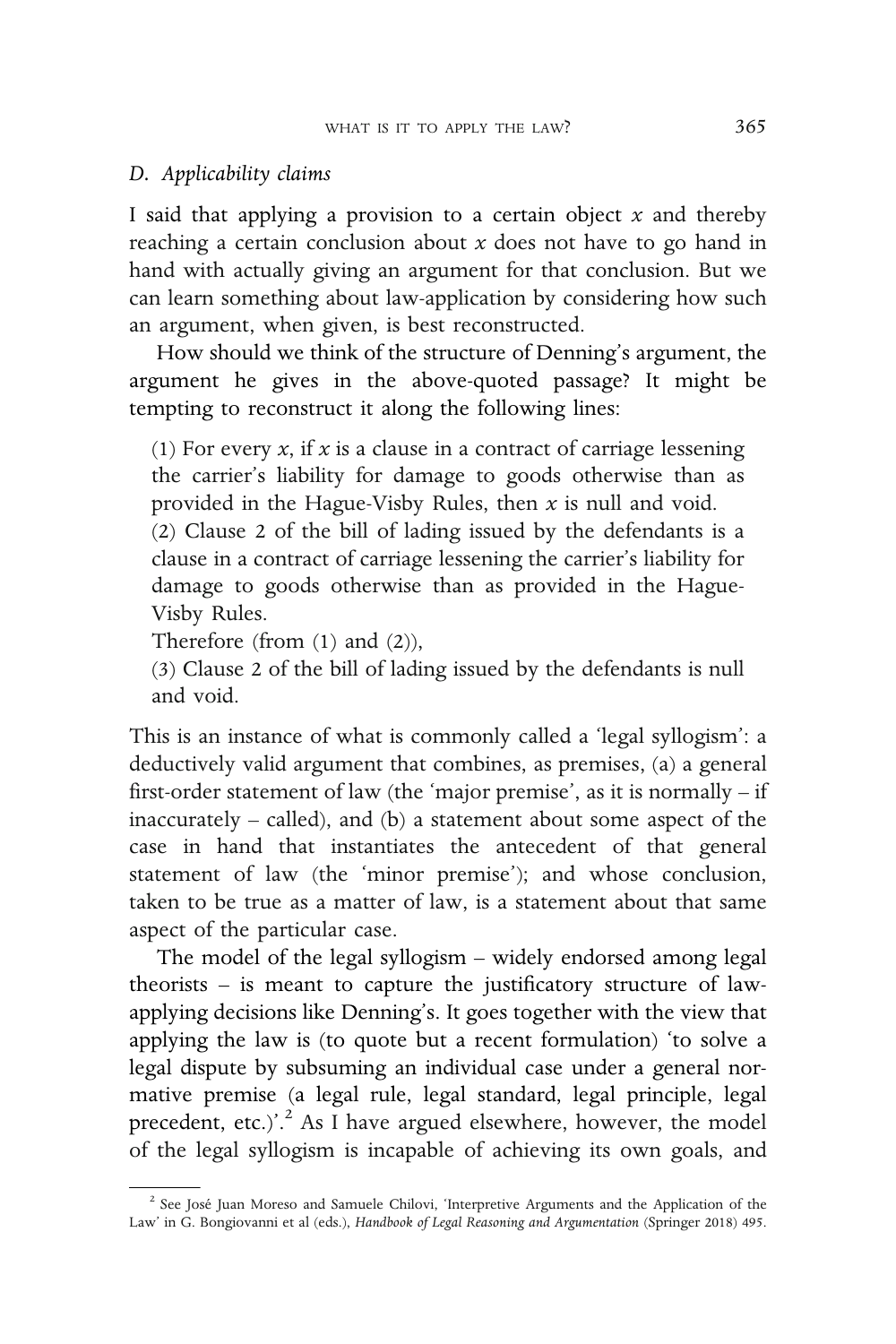should be rejected.<sup>3</sup> On the theory behind the model, a claim like  $(1)$ is supposed to give a statement of the 'rule' expressed by the provision that Denning was applying. But there is no reason to attribute to Denning a commitment to the truth of anything like the claim in (1) above. Denning does not say, and has no need to say, and would in all likelihood not want to say, that all liability-restricting clauses in contracts of carriage other than as provided in the Hague-Visby rules are null and void: all of them, regardless of context or surrounding circumstances, with no room for qualifications or riders of any kind. Nor does he say that the consequence of applying that provision must always be, or only be, the nullity of some particular liabilityrestricting clause in some contract of carriage.

The point, note, is not that the language in (1) sticks too closely to the language of the provision itself, whereas a suitably qualified universal would almost certainly have to depart from that text. (A 'suitably qualified universal' is one that – if it could be given at all, which is itself unlikely – might plausibly stand as a true statement of law.) The point, rather, is that Denning does simply not engage with any universal statement of that sort, however qualified.

And the same is true of judges everywhere. When addressing whether a provision applies to the case in hand, courts do not – and would probably not even be able to – provide watertight descriptions of the properties that would have to be satisfied by any case to which the provision applies. They cannot even be reasonably expected to offer watertight descriptions of the relevant properties of the case at hand. They do not, as Denning does not, articulate and commit themselves to statements of first-order 'rules' that they take the relevant provision to express, and under which they then simply subsume the case in hand.

And yet it is that provision that Denning is applying. It is by reference to it that he argues for the conclusion that the clause in the bill of lading was null and void; that the provision applies to the clause is what supports his conclusion. How then should we go about reconstructing arguments like these – like Denning's?

<sup>&</sup>lt;sup>3</sup> For detailed discussion, and further references, see Luís Duarte d'Almeida, 'On the Legal Syllogism', in David Plunkett, Scott Shapiro and Kevin Toh (eds.), Dimensions of Normativity: New Essays on Metaethics and Jurisprudence (Oxford University Press 2019) 335–364.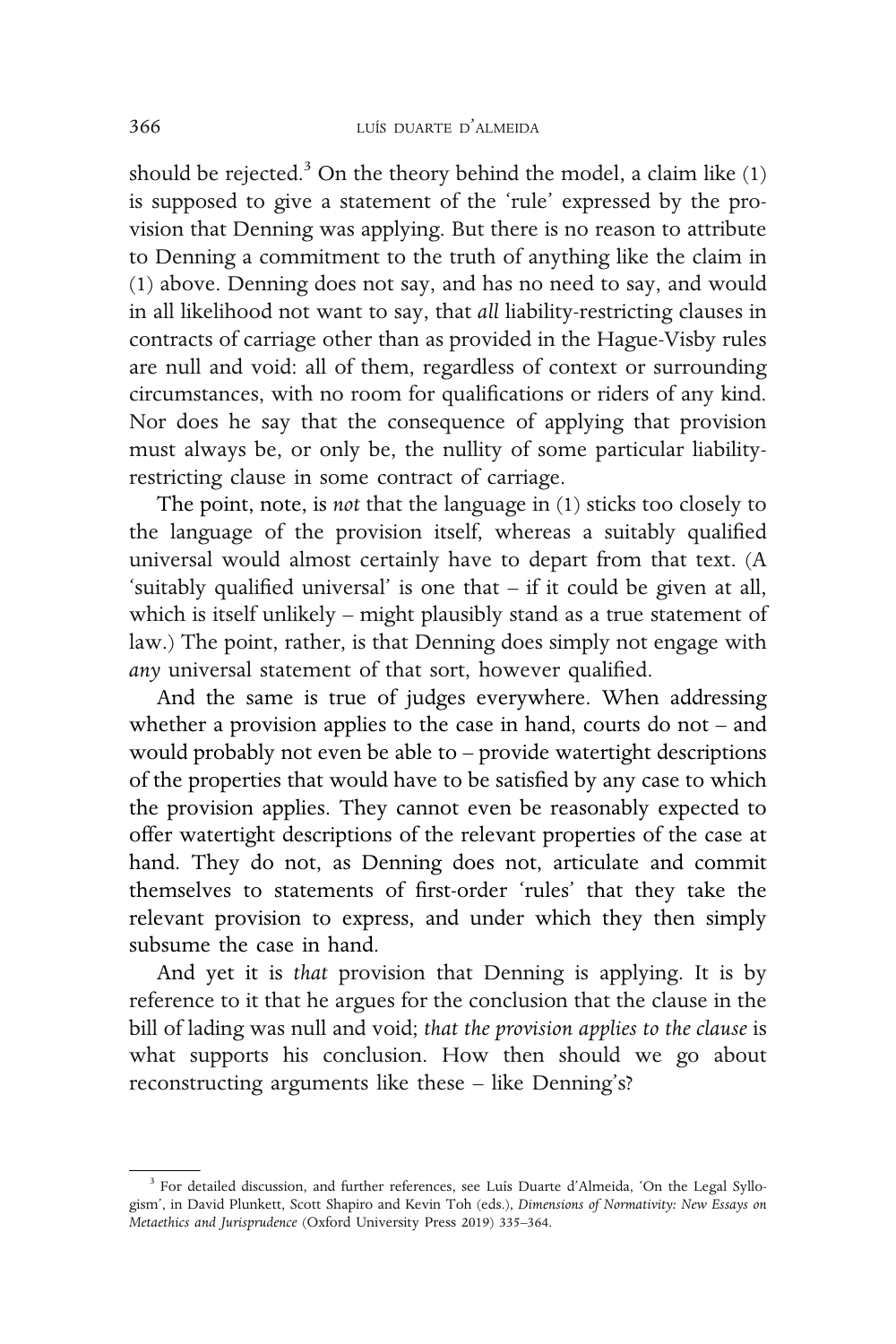One could think of different alternatives.<sup>4</sup> Here is what I suggest:

(1¢) If Article III, paragraph 8 of the Hague-Visby Rules applies to clause 2 of the bill of lading issued by the defendants, then clause 2 of the bill of lading issued by the defendants is null and void.

(2¢) Article III, paragraph 8 of the Hague-Visby Rules applies to clause 2 of the bill of lading issued by the defendants.

Therefore (from  $(1')$  and  $(2')$ ),

 $(3')$  Clause 2 of the bill of lading issued by the defendants is null and void.

There are two points to highlight here. The first is that premise  $(2')$  is – as is, therefore, the antecedent of the conditional in  $(1')$  – a secondorder claim about the applicability of a certain provision to a certain object  $x$ . It is what I propose to call an *applicability claim*. I say it is a second-order claim because – unlike the 'major premise' in the legal syllogism, which purports to be a first-order statement of a 'rule' putatively expressed by the provision that is being applied – premise  $(2')$  is a statement *about* the provision itself and how it relates to a certain object.

Second, the argument in my proposed reconstruction is wholly about the relation between the provision and a particular object. It is not an argument about clauses (plural) in bills of lading (in general); nor is it about the range of effects that Article III, paragraph 8, of the Rules would possibly have on any such clause. It is an argument about a certain clause – clause 2 in the specific bill of lading that Denning had before him – and about the provision's effect on it. Whether or not Article III, paragraph 8, of the Rules would also have the same effect, or a different effect, or no effect at all, on other foreign law clauses in other bills of lading, or on any other object, under different circumstances – that is beside the point, and was not a part of either Denning's argument or his reasoning towards the relevant conclusion.

Nor should the justification of the applicability claim itself – the justification of premise  $(2')$  – be taken to involve anything analogous

<sup>4</sup> Including wondering whether such arguments might perhaps be characterised as non-deductive. Here, however, I assume that the justification of law-applying decisions can indeed be understood as a deductive inference: that too the received view; but on this specific point the received view is, I think, well supported. (This is not to say that all legal arguments are best characterised as deductive.) For references see, again, Luís Duarte d'Almeida 'On the Legal Syllogism', supra n 3.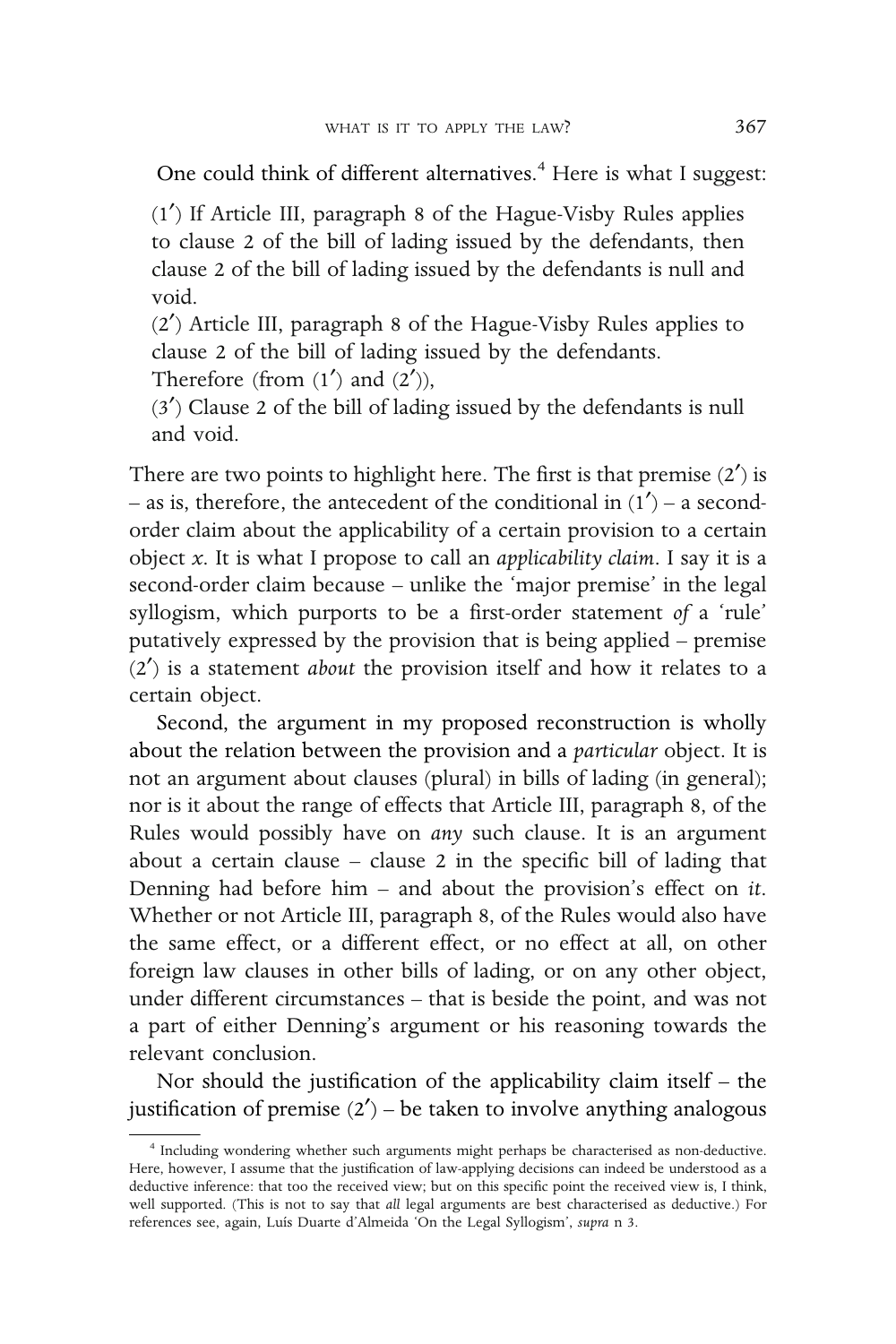to the legal syllogism; to involve, that is, the articulation of a general rule about the provision's very applicability and whose antecedent is instantiated by the clause in the bill of lading. We should not, in other words, be looking to reconstruct Denning's argument for his applicability claim along the following lines:

(i) For every  $x$ , if  $x$  is a clause in a contract of carriage and  $x$ lessens the carrier's liability for damage to goods otherwise than as provided in the Hague-Visby Rules, then Article III, paragraph 8 of the Hague-Visby Rules applies to  $x$ .

(ii) Clause 2 of the bill of lading issued by the defendants is a clause in a contract of carriage and lessens the carrier's liability for damage to goods otherwise than as provided in the Hague-Visby Rules.

Therefore (from (i) and (ii)),

(2¢) Article III, paragraph 8 of the Hague-Visby Rules applies to clause 2 of the bill of lading issued by the defendants.

How then are the relevant premises – both the applicability claim, and premise  $(1')$ , which specifies the consequence the provision is taken to have for a certain object if it does apply to it – justified in the context of arguments like Denning's? On the basis of reasons of different kinds, and of how such reasons bear on the particular object to which the provision's applicability is being discussed. That the exact language of Article III, paragraph 8, of the Hague-Visby Rules can be straightforwardly used to describe the clause in the bill of lading – to say that that clause did 'lessen' the 'liability of a carrier' for loss or damage 'otherwise than as provided in the Rules' – is, of course, one such reason; and a strong reason at that. But fit, however clear, with the authoritative language of a provision is neither necessary nor sufficient to justify a claim that the provision does apply to some relevant object – as judicial practice shows beyond doubt. The same holds for premise  $(1')$ . Here too we can describe the consequence that Denning takes the provision to have – that clause 2 is null and void – in language found in the text of the provision itself. But legal provisions can have consequences that their texts do not mention and may even sometimes contradict. It all depends on what reasons happen to bear on the case in hand – and correspondence with the text is but one of those reasons. Just think of the diverse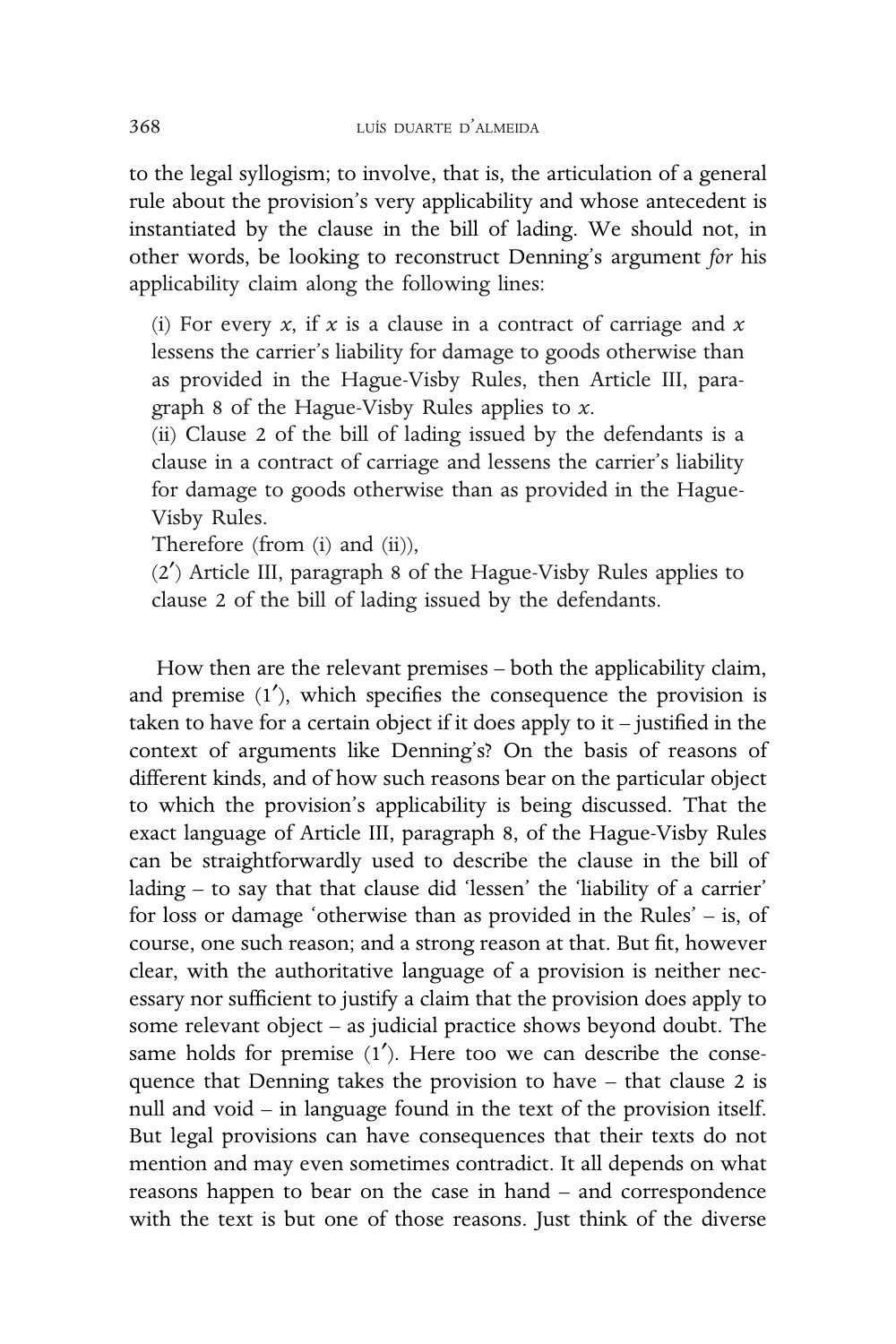range of considerations normally called the 'canons' of statutory interpretation. These are nothing more and nothing less than pointers to kinds of reasons that can support, in arguments like Denning's, the justification both of applicability claims and of claims about the consequences a provision has for a certain object.

Law-application is, in a sense, a particularistic affair. What I mean is not that, for any conclusion correctly reached on the grounds that some provision applies to some object  $x$ , there is no true universal principle that captures all and only those aspects of  $x$  that are relevant for that conclusion – a principle that could be used to construct an inference that would fit a scheme identical to that of the legal syllogism. What I mean is that we – and courts in particular – do not (indeed, could not even be expected to be able to) engage mentally with such principles as a necessary, typical, or even minimally frequent step in either our reasoning or our arguments towards such conclusions.

#### E. Any object? Any conclusion?

I have been speaking of the application of provisions to 'some object  $x'$ , and of law-application – in the sense discussed so far – as reasoning towards a conclusion 'about  $x'$  that is taken to be true as a matter of law. But are there not restrictions on the range of objects to which a provision can be applied? And should we not say instead, perhaps, that applying the law must be reasoning towards a statement of law, or at any rate a statement of the law 'as applied' to something?

I think not. 'Statement of law' is an equivocal phrase. It is sometimes used to refer to so-called 'normative' or 'deontic' statements: statements about the normative positions (duties, liberties, powers, and so on) we have under existing law. Courts do often reason towards statements of that kind – statements, for example, like 'The defendant was under a duty to provide services to the plaintiff' – by applying existing law. But the range of conclusions that can be reached and justified in that way is not confined to statements of normative positions (Denning's conclusion in The Hollandia, that clause 2 in that particular bill of lading was 'null and void', is itself not – at least not obviously – a deontic statement), and there is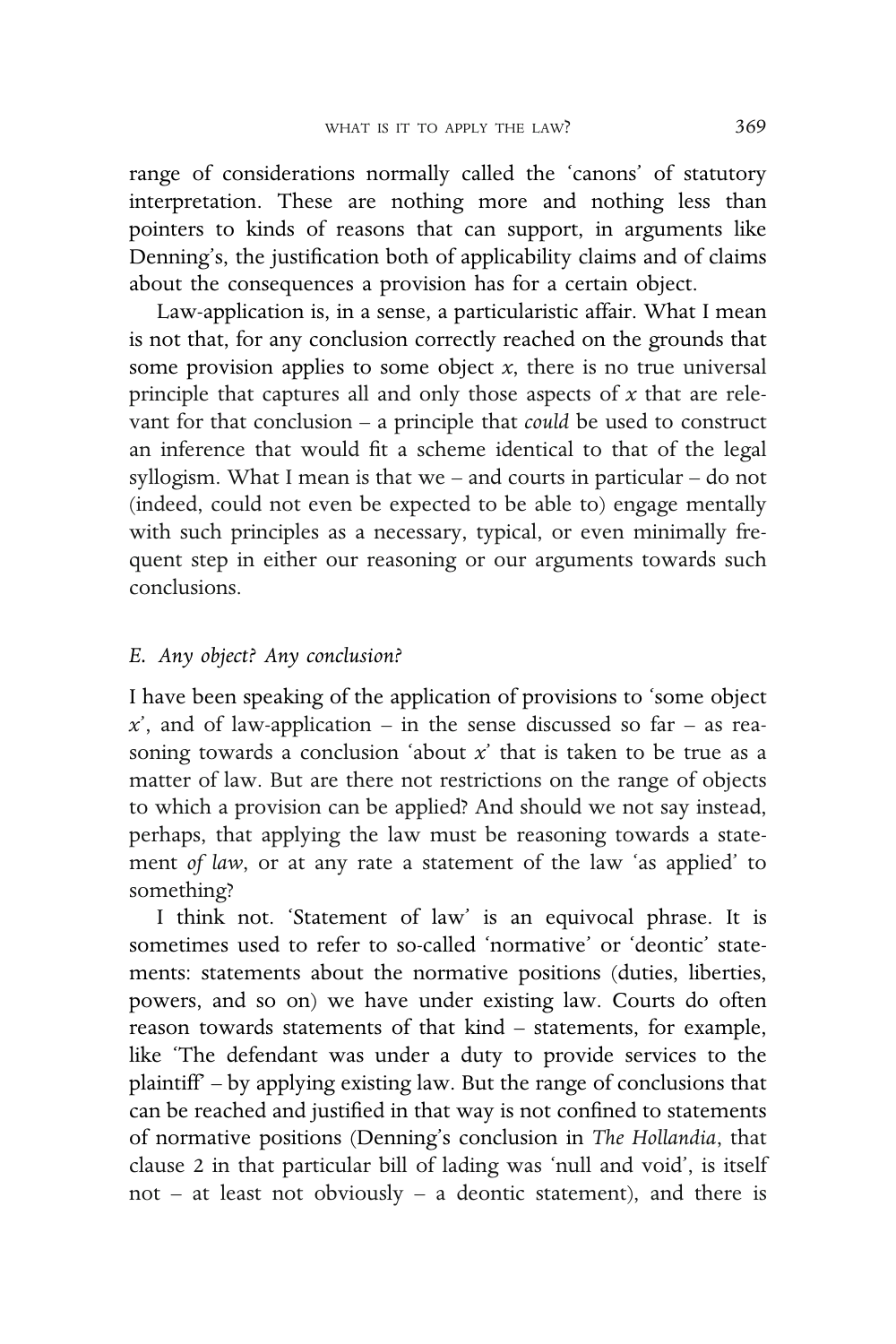therefore no principled restriction on the range of objects to which existing law can (conceptually) potentially be applied.

What does have to be the case is that the conclusion, whatever it is, is taken to be true as a matter of law. This is a notion I cannot fully analyse here. But a simple example will bring out one relevant point: that a statement about some particular object can be put forward either as true as a matter of law, or as true sans phrase. Consider the following pair of provisions, subsections 54(1) and (2) of the Race Relations Act 1976:

54. – (1) A complaint by any person ('the complainant') that another person ('the respondent') – (a) has committed an act of discrimination against the complainant which is unlawful by virtue of Part II; or

(b) is by virtue of section 32 or 33 to be treated as having committed such an act of discrimination against the complainant,

may be presented to an industrial tribunal.

(2) Subsection (1) does not apply to a complaint under section 12(1) of an act in respect of which an appeal, or proceedings in the nature of an appeal, may be brought under any enactment, or to a complaint to which section 75(8) applies.

In *Khan v. General Medical Council,<sup>5</sup>* a doctor of Asian origin was appealing a decision of an industrial tribunal. The General Medical Council had denied him full registration as a Medical Practitioner; and after unsuccessfully appealing to a Review Board, he complained of indirect racial discrimination to the industrial tribunal, under section 54(1) of the Race Relations Act 1976. The industrial tribunal, applying section 54(2), dismissed the application; and the Employment Appeal Tribunal held in Khan that that had been the correct decision.

The conclusion warranted by the industrial tribunal's application of section 54(2) to the applicant's complaint was that section 54(1) does not apply to that complaint. So here is how that tribunal's argument for that conclusion could be reconstructed:

(1) If section 54(2) of the Race Relations Act 1976 applies to the applicant's complaint, then section 54(1) of the Race Relations Act 1976 does not apply to the applicant's complaint.

(2) Section 54(2) of the Race Relations Act 1976 applies to the applicant's complaint.

Therefore (from (1) and (2)),

<sup>5</sup> Khan v. General Medical Council (17 BLMR 1-10 [1993]).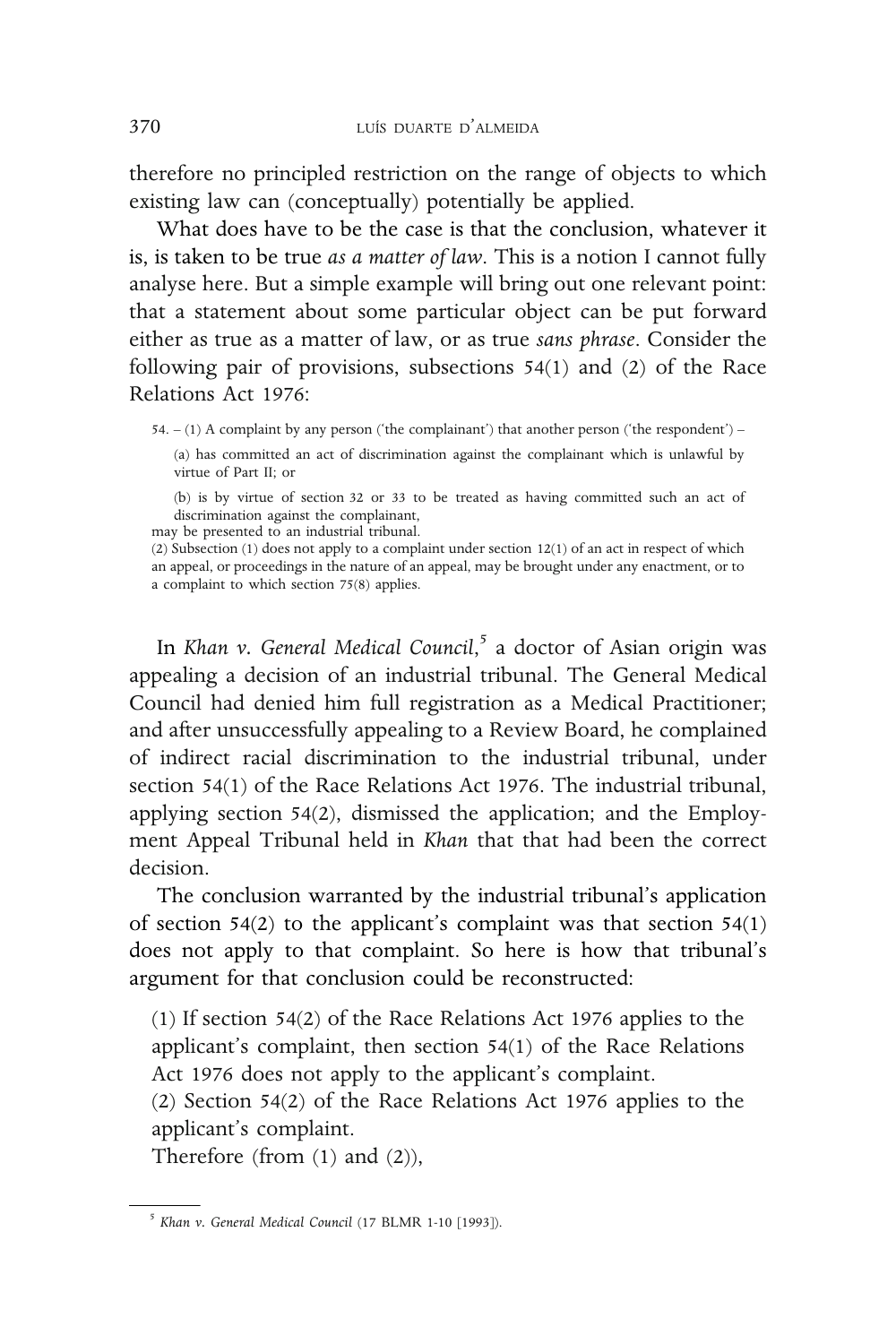(3) Section 54(1) of the Race Relations Act 1976 does not apply to the applicant's complaint.

Here, both premise (2) and the conclusion are statements of the same kind. Both are applicability statements: one positive, the other negative. But in the context of this argument, there is a crucial difference between the two. The conclusion is being put forth as a claim taken to be true as a matter of existing law. It is justified, as was the conclusion in Denning's argument, on the grounds that there is a certain provision that is part of existing  $law – section 54(2)$ – that applies to, and carries a certain consequence for, the applicant's complaint.

Premise (2) is also being put forth as true, of course; it is part of the same argument. But it is not (or at any rate not necessarily) being put forth as true as a matter of law. Perhaps it is being put forth – as was the similar premise in Denning's argument – on the basis of whatever substantive reasons bear on the applicability of section 54(2) to the applicant's complaint.

A claim about some object  $x$  is put forth as true as a matter of law if it is put forth on the grounds that there is some section of existing law that applies to  $x$ , and whose applicability to  $x$  is taken to suffice for that claim to be true. But any such claim about some object  $x$  will ultimately be premised on an applicability claim that is itself put forth as true but not as a matter of law: an applicability claim such that there is no section of existing law that suffices to make it true.

#### F. Definition

Our discussion brought out four main aspects of law-application in the sense we have been discussing – a sense I propose to refer to as inferential law-application. First, to inferentially apply the law is to reason in a certain way. Second, it is to reason towards a conclusion about some object  $x$  – any object. Third, it is reasoning towards that conclusion on the grounds that a certain provision  $p$  applies, with a certain consequence, to  $x$ . And fourth, the conclusion is taken to be true as a matter of law.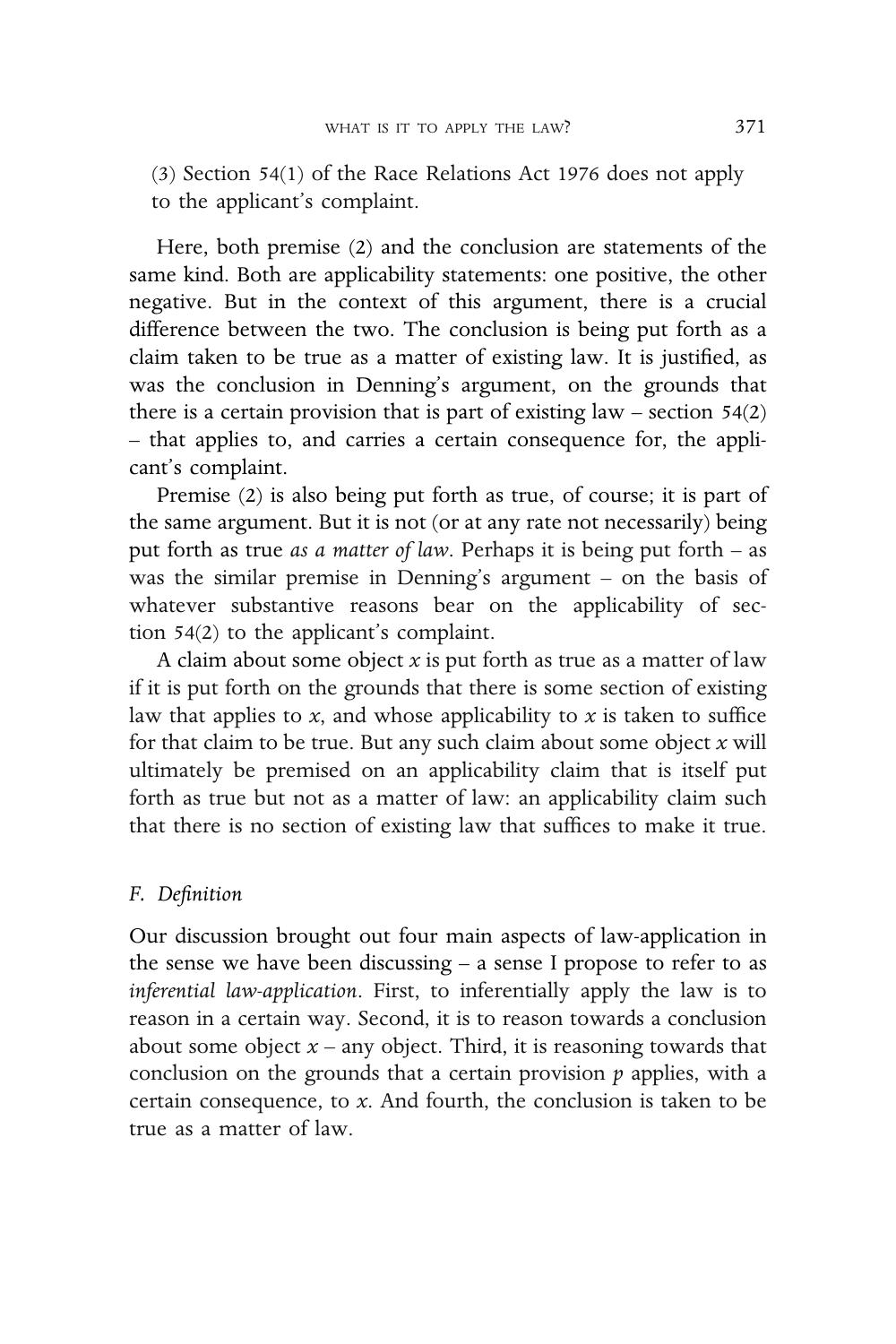Here then is a definition:

Inferential law-application (for written provisions): To inferentially apply a provision  $p$  (on its own) to some object  $x$  is to reason towards a conclusion c about x on the grounds that (a)  $p$ applies to x, and (b) if p applies to x, then c is true as a matter of  $l$ aw $^6$ 

This definition is meant to capture one sense in which we – lawyers and judges, but citizens too – commonly think and speak of law-application. But as I said, inferential law-application is only one of two different kinds of law-application. Let us now consider the other.

#### III. PRAGMATIC LAW-APPLICATION

#### A. Definition

...

As you can imagine, inferentially applying the law was not all Denning did in The Hollandia. In fact, had Denning limited himself to reasoning and arguing towards the conclusion that the clause in the bill of lading was null and void – had that been all he had done – he would have been rightly accused of having failed to apply the law to the case before him.

What else did he have to do? He had to, and did, allow the appeal:

My conclusion is that, in proceedings in the courts of the United Kingdom clause 2 of this bill of lading is null and void. This action should not be stayed. It should proceed – with the limit of liability being that prescribed by the Hague-Visby Rules.

So there is a sense of 'applying the law' that refers, not to any mental act of reasoning towards some conclusion, but to the actual performance of an external, non-mental action with certain characteristics. This is what I propose to call pragmatic law-application, and

I would allow the appeal, remove the stay imposed by the judge, and allow the action to proceed in England.<sup>7</sup>

<sup>6</sup> Both this definition and that of pragmatic law-application (shortly to be offered in Section III.A) are meant as analyses of the notions being defined. The discussion so far has sought to identify features that we, as competent users of those two concepts (though not, of course, under the names coined here for each), do take – and can now, upon reflection, recognise – the two kinds of law-application to have. The following section does the same for pragmatic law-application. The proposed definitions aim to crystallise such features in a perspicuous formulation.

<sup>7</sup> The Hollandia [1982] Q.B. 872 at 884G-885A.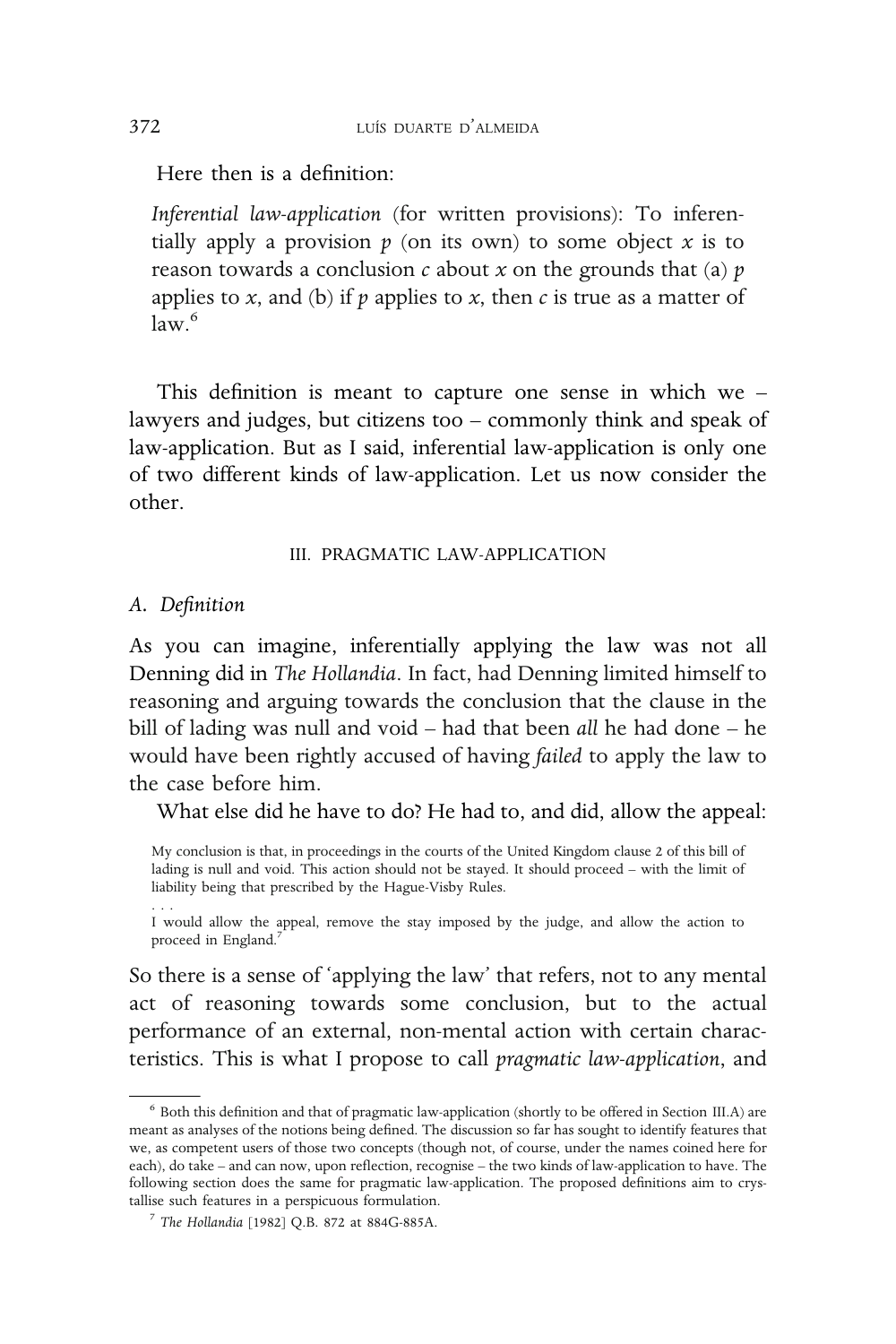here is how I think it can be defined:

Pragmatic law-application (for written provisions): To pragmatically apply a provision  $p$  is to perform an action  $\varphi$  such that: (a) the agent takes  $\varphi$  to be an action that either (a1) she legally ought to perform, or at least (a2) she is legally permitted to perform (in the sense that it is not the case that she legally ought not to perform it);

(b) the agent takes the relevant ought-claim – that is, (a1) or (a2) – to be supported by the conclusion of the inferential application of  $p$  to some object  $x$ ; and

 $(c)$  by  $\varphi$ -ing, the agent purports to be authoritatively settling some particular question or matter.

As the definition makes clear, pragmatic and inferential lawapplication are closely related. I will say more about this relation in Section IV. First, though, there are some aspects of the definition that I want to discuss.

#### B. Judicial action and judicial decision

The definition mentions the performance by an agent of a certain action. This could be understood in a wide sense, to include omissions. But in the case of courts, it is the performance of actions in the strict sense, not omissions, that is invariably at stake. That is because doing nothing is seldom, if ever, a live option for a judge. Denning's option was not to either allow the appeal or simply do nothing. It was to either allow or *refuse* to allow it – by actually issuing a decision to that effect.

'Decision', indeed, is how the relevant action is normally referred to in legal discourse. The court in The Hollandia, we would say, decided to allow the appeal. This does not normally mean much more than 'the court allowed the appeal'. But it conveys the thought that the court was concerned, as courts typically are, with a driving normative question: ought it to allow the appeal? At stake in pragmatic law-application is the legal justification of such decisions. A court's decision d is legally justified in one of two scenarios: (a) if d is the decision that the court legally ought to issue in the relevant decision-making context; or, if there is no single decision the court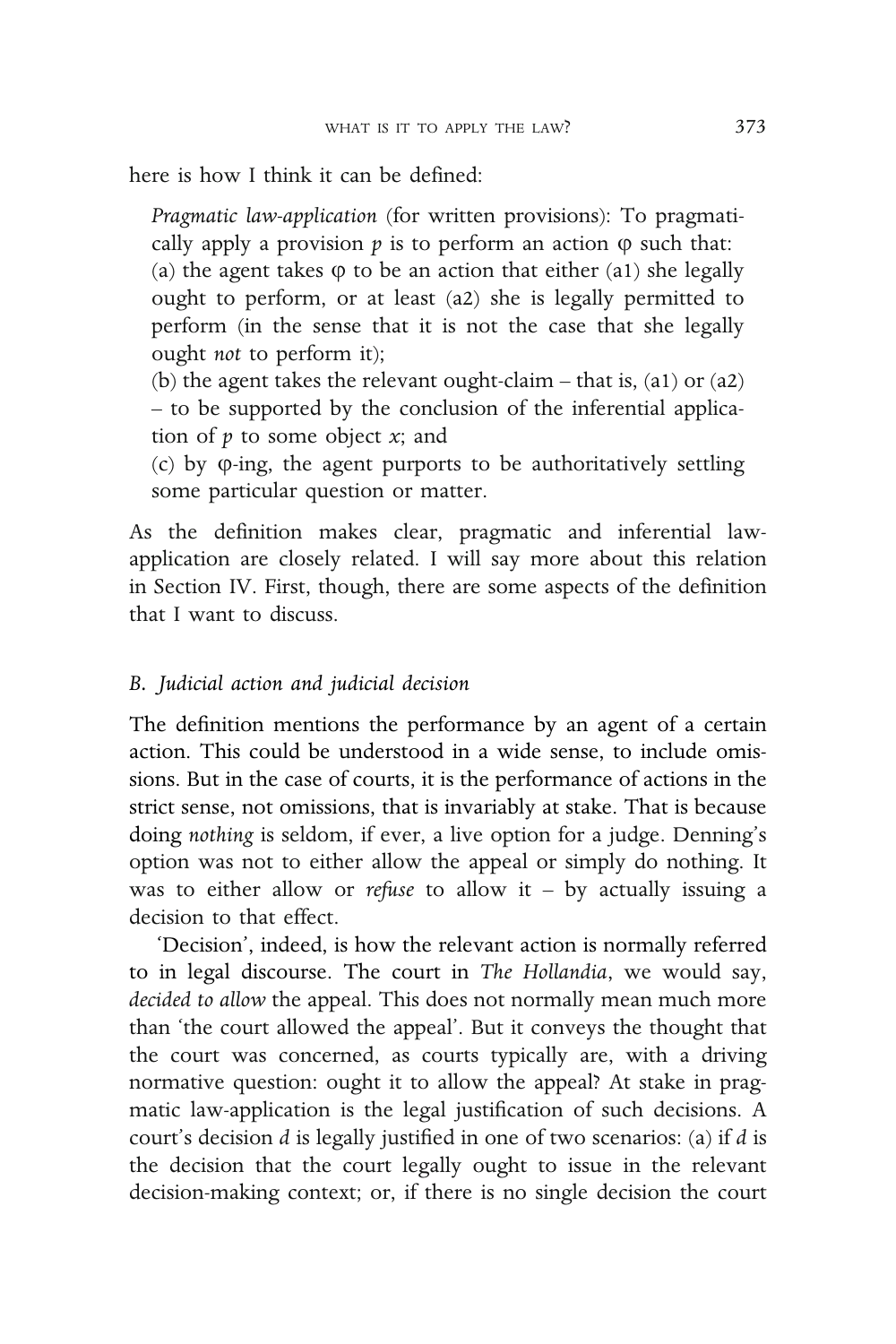legally ought to issue in that context,  $(b)$  if  $d$  is not a decision the court legally ought not to issue – if, that is, the court is legally permitted (in one sense of the word) to issue it.

Not all legally justified judicial decisions are law-applying decisions. But what courts legally ought to do turns in part – in large part – on existing law. If a court in deciding in a certain way does correctly apply the law, that suffices for its decision to be legally justified.

This is what we see in The Hollandia. Denning manifestly took the view that allowing the appeal was the action the court legally ought to perform; and he took this view on the basis that there was a certain provision – Article III, paragraph 8, of the Hague-Visby Rules – which applied, with a certain consequence, to the particular clause in the bill of lading. So he took the court's decision to be legally justified by reference to that provision; he took the provision to normatively support – to provide, as it were, normative warrant to – the court's action of allowing the appeal.

We can say, then, that to pragmatically apply a provision is to perform an action – to issue a decision – that one takes to be legally justified by reference to the provision. But 'by reference to the provision' is still an opaque description: the justificatory link itself, the link between provision and action, is what now needs to be clarified.

#### C. Justifying law-applying decisions

One way to think about it is again to consider the structure of the argument that a judge like Denning would give to justify such a decision, to argumentatively show the decision to be legally justified qua law-applying decision. It is not part of my proposed definition that whoever pragmatically applies a provision must also give an argument showing the corresponding action to be legally justified. A court could simply act in the way described in the definition, and it would be applying the law – even if it were impossible to tell, externally, that the action had been performed as an action of lawapplication. But again, courts do commonly give arguments to that effect, and we can learn something about pragmatic law-application by reflecting on the structure of such arguments; for the justificatory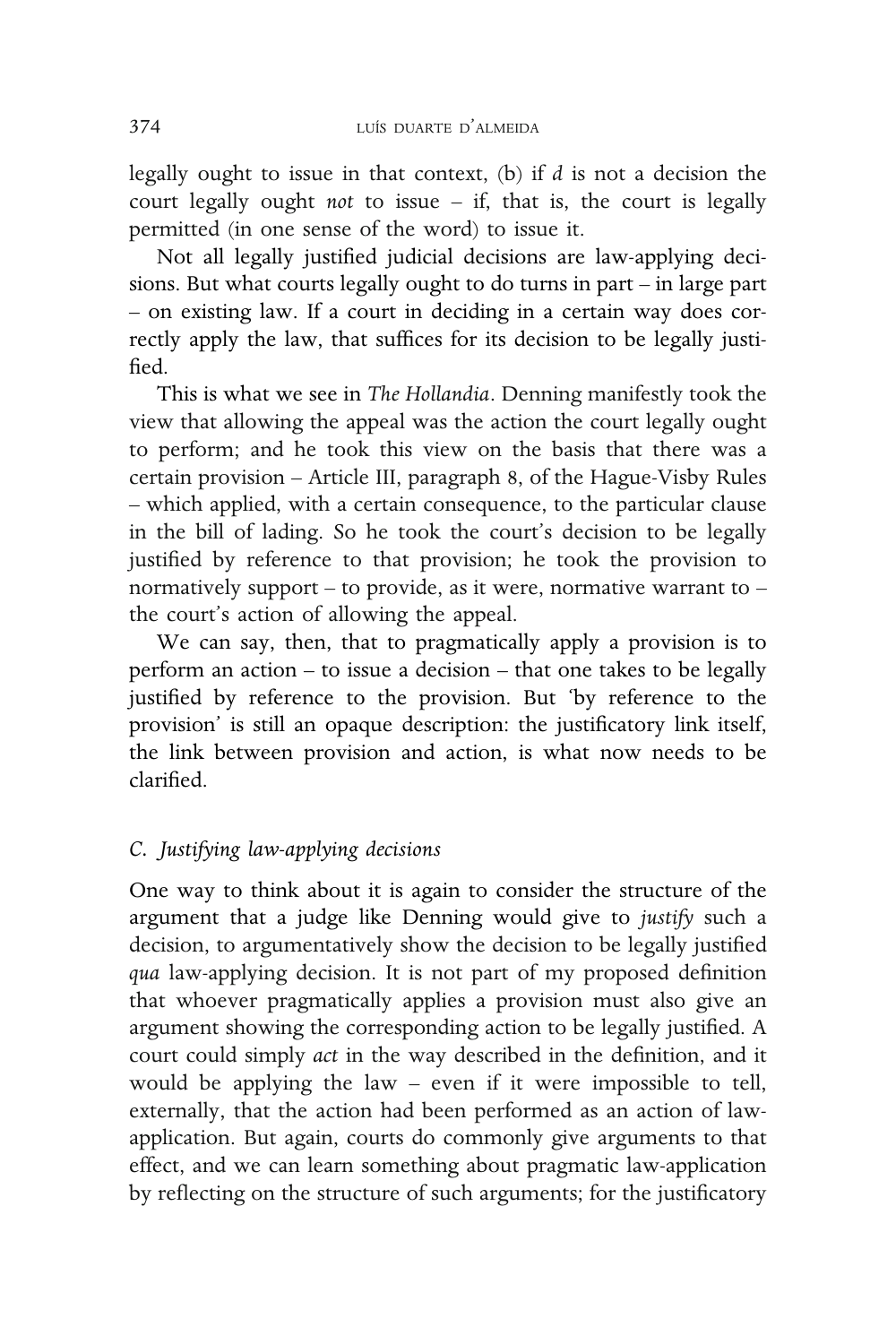link between the provision being applied and the action being performed will be made apparent in the fully reconstructed inference.

How should we reconstruct Denning's argument? My suggestion:

(1) If Article III, paragraph 8 of the Hague-Visby Rules applies to clause 2 of the bill of lading issued by the defendants, then clause 2 of the bill of lading issued by the defendants is null and void.

(2) Article III, paragraph 8 of the Hague-Visby Rules applies to clause 2 of the bill of lading issued by the defendants.

Therefore (from (1) and (2)),

(3) Clause 2 of the bill of lading issued by the defendants is null and void.

(4) If clause 2 of the bill of lading issued by the defendants is null and void, and there are no countervailing considerations, then we [i.e. the court] legally ought to allow the appeal and remove the stay on the plaintiff's action.

(5) There are no countervailing considerations.

Therefore (from  $(3)-(5)$ ),

(6) We legally ought to allow the appeal and remove the stay on the plaintiff's action.

This is a complex deductive argument, in two steps. The first step – from (1) and (2) to (3) – is the argument that corresponds, as we saw in Section II, to the inferential application of the provision to the clause in the bill of lading. Premise (2) is the relevant applicability claim; the conclusion, a statement of the effect that the provision is taken to have on the clause. But it is the second step – from  $(3)$ ,  $(4)$ , and  $(5)$  to  $(6)$  – that primarily concerns us now.

Premise (4) is the crucial one. What it purports to capture is that what is asserted in premise  $(3)$  – which describes the outcome of the inferential application of the provision to the clause – is taken by the court to be a reason for adopting a certain course of action. Premise (4) identifies the action – allowing the appeal – that counts, in the particular decision-making context, as the action of applying the provision; and signals, with the 'there are no countervailing considerations' rider, that the fact that the clause in the bill of lading is null and void supports normatively, although it does not conclu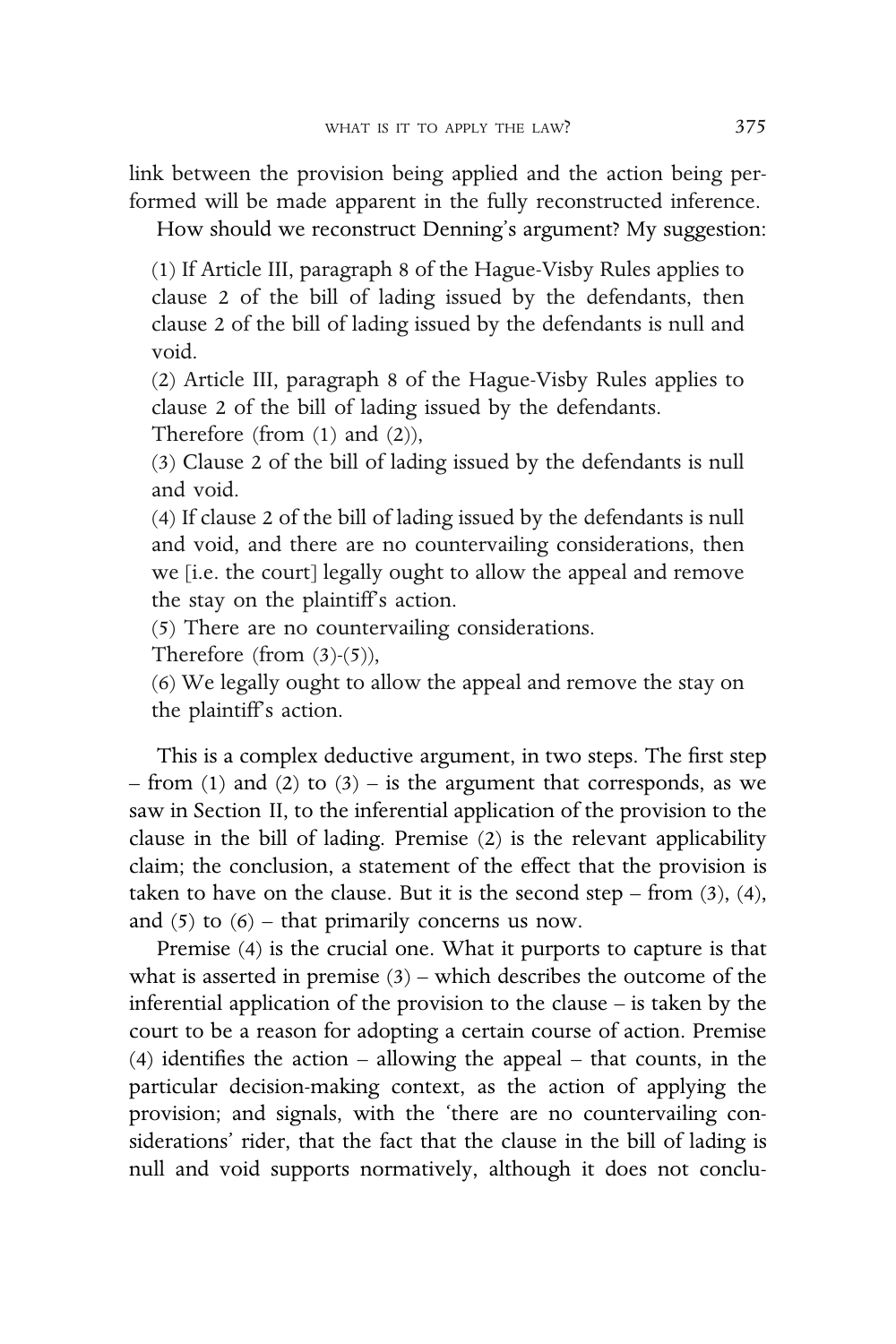sively establish, the conclusion that the court legally ought to allow the appeal.

Logically speaking, of course, the inference could be compressed. If a court is disposed to endorse premises (1) and (4) in the inference above, then it could instead directly put forward the following conditional, which those two claims entail (by hypothetical syllogism):

 $(1')$  If Article III, paragraph 8 of the Hague-Visby Rules applies to clause 2 of the bill of lading issued by the defendants, and there are no countervailing considerations, then we legally ought to allow the appeal and remove the stay on the plaintiff's action.

Together with (2) and (5), this claim entails the final conclusion. So the court could simply have offered the following one-step inference, rather than the more complex one I gave above:

 $(1')$  If Article III, paragraph 8 of the Hague-Visby Rules applies to clause 2 of the bill of lading issued by the defendants, and there are no countervailing considerations, then we legally ought to allow the appeal and remove the stay on the plaintiff's action.

(2) Article III, paragraph 8 of the Hague-Visby Rules applies to clause 2 of the bill of lading issued by the defendants.

(5) There are no countervailing considerations.

Therefore (from  $(1')$ ,  $(2)$ , and  $(5)$ ),

(6) We legally ought to allow the appeal and remove the stay on the plaintiff's action.

This would do, argumentatively, but only if neither (1) nor (4) in the more complex version of the argument happened to be controversial in the particular decision-making context. The court would, in any event, have to be prepared to both unpack and defend the move from the applicability claim – premise  $(2)$  – to the ought-claim in the conclusion; and the way to do it would be by specifying the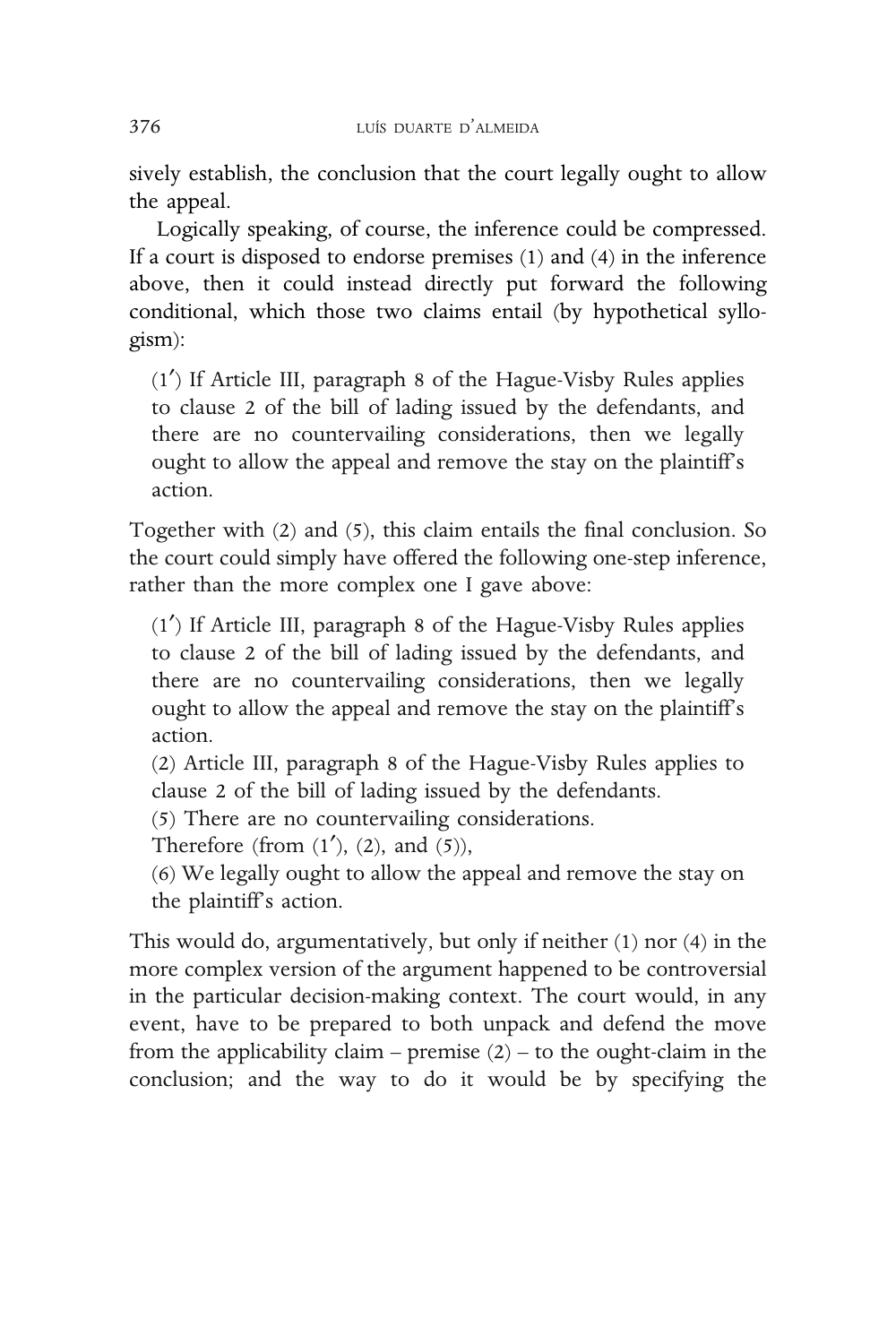substantive claim that is the conclusion of the inferential application of the provision to the clause.<sup>8</sup>

#### D. Support

I said that in the complex argument above, premise (4) presents the fact that the clause in the bill of lading is null and void as a reason supporting the court's decision to allow the appeal. Why merely as a reason rather than as a fact sufficient to establish that allowing the appeal is what the court legally ought to do? Was the court not legally bound to allow the appeal if indeed the clause was null and void?

No. For one, the applicability of Article III, paragraph 8 of the Hague-Visby Rules, with its effect of rendering the clause null and void, is consistent with there being other sections of positive law that might also bear on the matter – including other provisions applicable to the same clause – and that could provide reasons against allowing the appeal (or at least support the conclusion that it is not the case that the court legally ought to allow it); there can be conflicting but equally valid applicable provisions. And more generally, even in the absence of any conflicting provision, it could be that the court was legally permitted not to allow the appeal in the name of some legally relevant countervailing reason. What a court legally ought to do is never solely determined by the applicable positive law.

By a 'reason' I do not mean only a consideration that counts either for or against deciding in a certain way. Consider provisions like the following (from the Criminal Justice (Scotland) Act 2016):

35 Authorisation for questioning

(1) The court may authorise a constable to question a person about an offence after the person has been officially accused of committing the offence.

<sup>...</sup>

<sup>8</sup> In 'Applicability and Effectiveness of Legal Norms', Law and Philosophy 16 (1997) 201–219, at 203– 207, Pablo E. Navarro and José Juan Moreso distinguish between the 'internal' and the 'external' applicability of legal norms. The former notion is intended to capture what I called – in Section II, when discussing inferential law-application – applicability tout court; it concerns a conceptual relation between a legal norm and a certain individual case. (See also Pablo E. Navarro and Jorge L. Rodríguez, Deontic Logic and Legal Systems, Cambridge: Cambridge University Press (2014), 126–129.) 'External' applicability, by contrast, is a normative notion: to say that a norm N is externally applicable to a certain generic case  $C$  is, in their definition, to say that the application of  $N$  to the individual cases that are instances of C is required (or at least permitted) by some other norm. But this is not sufficiently finegrained: their notion of external applicability – with its generic reference to the application of a norm, a concept they do not explore – glosses over the distinction between inferential and pragmatic lawapplication. It is the latter kind only, I think, that they have in mind.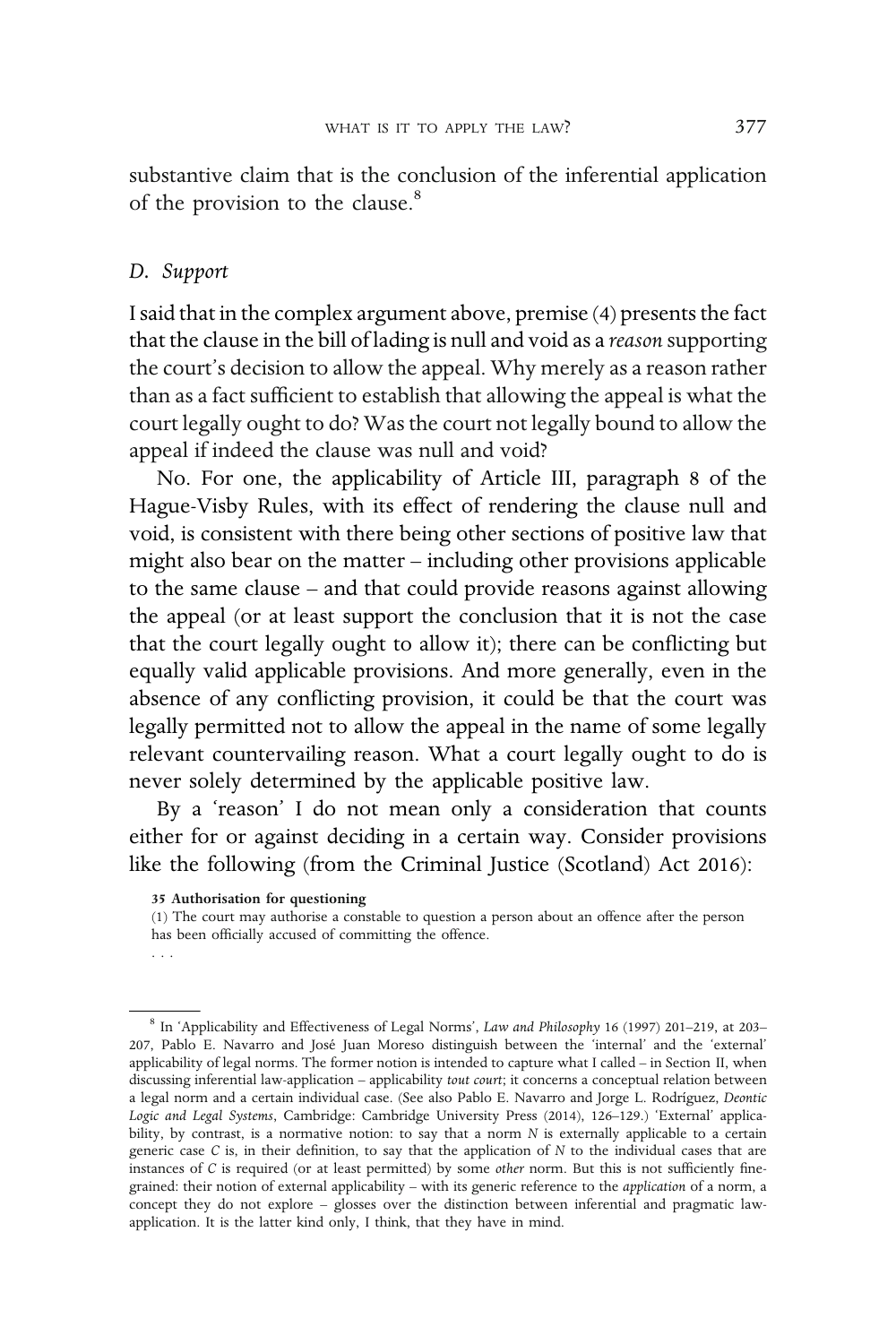This provision, which confers a liberty, is one that a court that decides to authorise such questioning may be pragmatically applying. The court may correctly take its decision to be one that it is legally permitted to issue (and so one such that it is not the case that the court ought legally not to issue it); and it will take the provision to support (though, again, not conclusively) that ought-proposition. But it does not follow, and does not have to be true, that the court legally ought to authorise questioning. It could be true neither that it ought, nor that it ought not, which would suffice for the decision to be legally justified; and in any case, that provision does certainly not provide the court with any reason for deciding either way. Not all facts that support ought-propositions are reasons for or against anything; and by a 'reason' what I mean is a fact that supports an ought-proposition.<sup>9</sup>

Note, by the way, that the conclusion of the inferential lawapplication of some provision may well be a claim directly about the same action that the court is then justified in performing if it is to pragmatically apply the provision. That is what we see in the example just given. The provision that justifies (absent countervailing considerations) the court's decision to authorise a constable to question someone is itself a provision about courts' decisions to authorise constables to question someone. (In The Hollandia, by contrast, the provision being applied concerned liability-restricting clauses in contracts of carriage, not whether certain appeals should be denied.) But we should still differentiate in such cases between the conclusion of the inferential application of that provision in some particular situation (e.g. 'This court has a liberty to authorise a constable to question this person'), and the ought-claim that that conclusion supports ('It is not the case that this court legally ought not to authorise a constable to question this person'.). The conditional 'If Section 35(1) of the Criminal Justice (Scotland) Act 2016 applies to the present situation, then it is not the case that this court

<sup>9</sup> Euan MacDonald and I try to give an an account of reasons in terms of the 'support' relation – which focuses on the relation between the facts that constitute reasons and the truth-value of oughtclaims (as opposed to the 'favouring' relation, which focuses on the relation between the facts that constitute reasons and what they are reasons for – actions, beliefs, etc.) – in Luís Duarte d'Almeida and Euan MacDonald, 'Contra Tantum Reasons' (unpublished typescript, on file with the author). For present purposes, however, it suffices to say that my use of 'reason' includes both 'favourers' and 'supporters' – both reasons for and reasons against a certain course of action.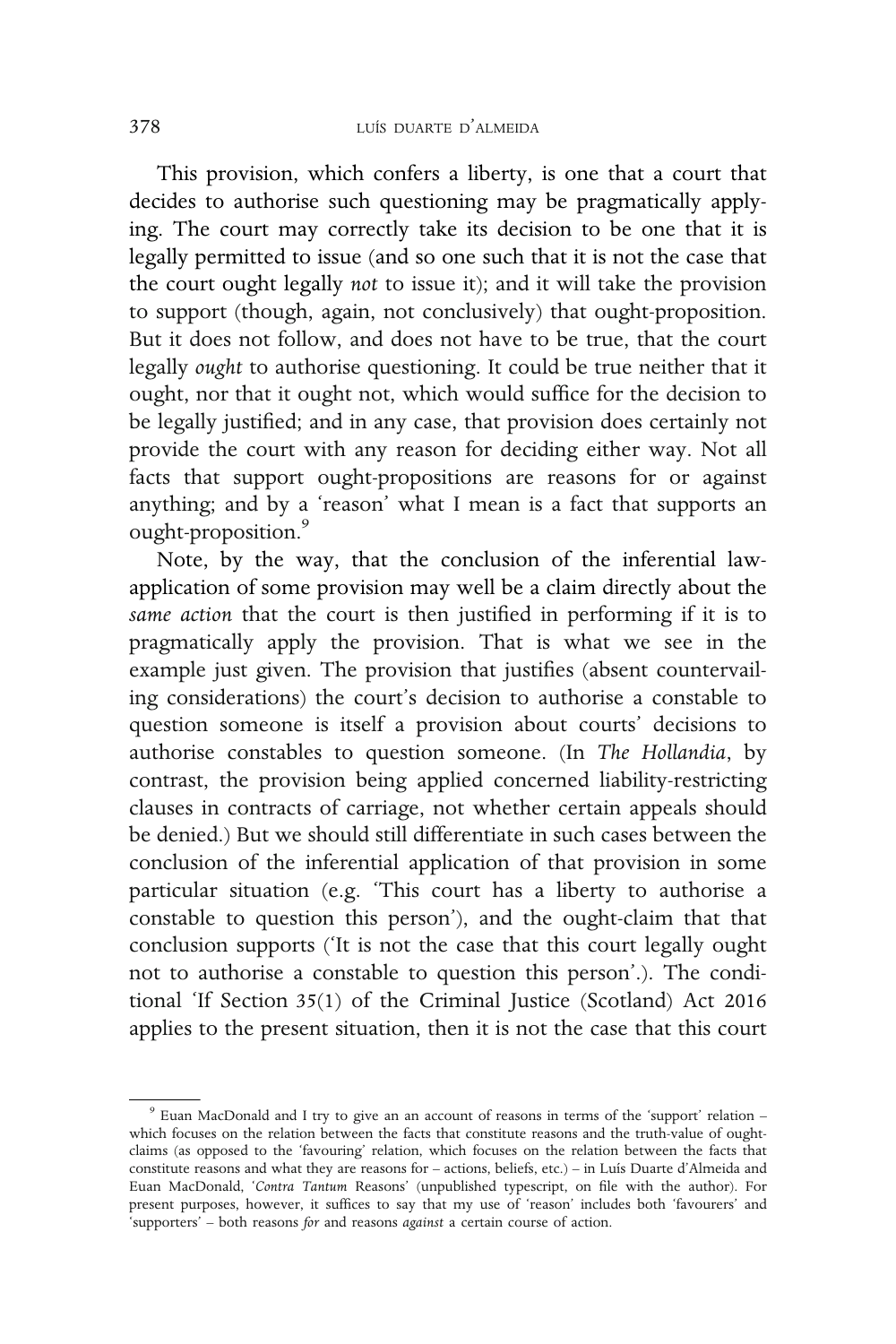ought not to authorise a constable to question this person' is not a tautology.

#### E. Acting in an authoritative capacity

What makes Denning's action – his decision – an act of law-application, though, is not simply the fact that he took it to be one that he ought legally to perform. It would not be an act of law-application had it not been performed – or, at least, had Denning not purported to perform it – in a specific role (that of a judge, in his case) and as a means of authoritatively putting an end (even if only a provisional one) to a certain matter or controversy.

We can as citizens, some authors remark, engage with the law in various ways – we can follow it, comply with it, break it, avail ourselves of it, invoke it, and so on – but not quite by 'applying' it.<sup>10</sup> This is only partly true, as we now know: for we do often as mere citizens inferentially apply the law. Suppose you want to get married but, having recently obtained a divorce, wonder whether you are legally able to marry again so soon. So you read the relevant statutes and conclude that you are indeed permitted to remarry. You have applied – inferentially applied – the relevant provision or provisions to come to that conclusion.

But it is true that by then going ahead and actually getting married you will not be performing any further act of law-application; you will merely be exercising a legal power and availing yourself of the accompanying liberty.<sup>11</sup> Likewise, I may by inferentially applying some provision come to the conclusion that legally I have a duty to pay you a certain amount of money; but by paying you I am not 'applying' the law: I am merely discharging my duty.

It is not in our capacity as citizens that we pragmatically apply legal provisions. We pragmatically apply a legal provision only when, in some specific role or capacity – such as, paradigmatically, that of a judge – we exercise (or at least purport to exercise) the authority to bring some matter or controversy to a resolution of

<sup>&</sup>lt;sup>10</sup> See, e.g., Gerald C. MacCallum, 'On Applying Rules' in Legislative Intent and Other Essays on Law, Politics, and Morality (edited by Marcus G. Singer and Rex Martin), The University of Wisconsin Press (1993) 64–74, at 63, 72–74; Giorgio Pino, 'L'applicabilità delle norme giuridiche', Diritto e Questioni Pubbliche 11 (2011) 797–871 at 802–809; Mathieu Carpentier, 'Validity versus Applicability: A (Small) Dose of Scepticism', Diritto e Questione Pubbliche 18 (2018) 107–132 at 109–111.

<sup>&</sup>lt;sup>11</sup> Thanks to Antony Duff for discussion on this point.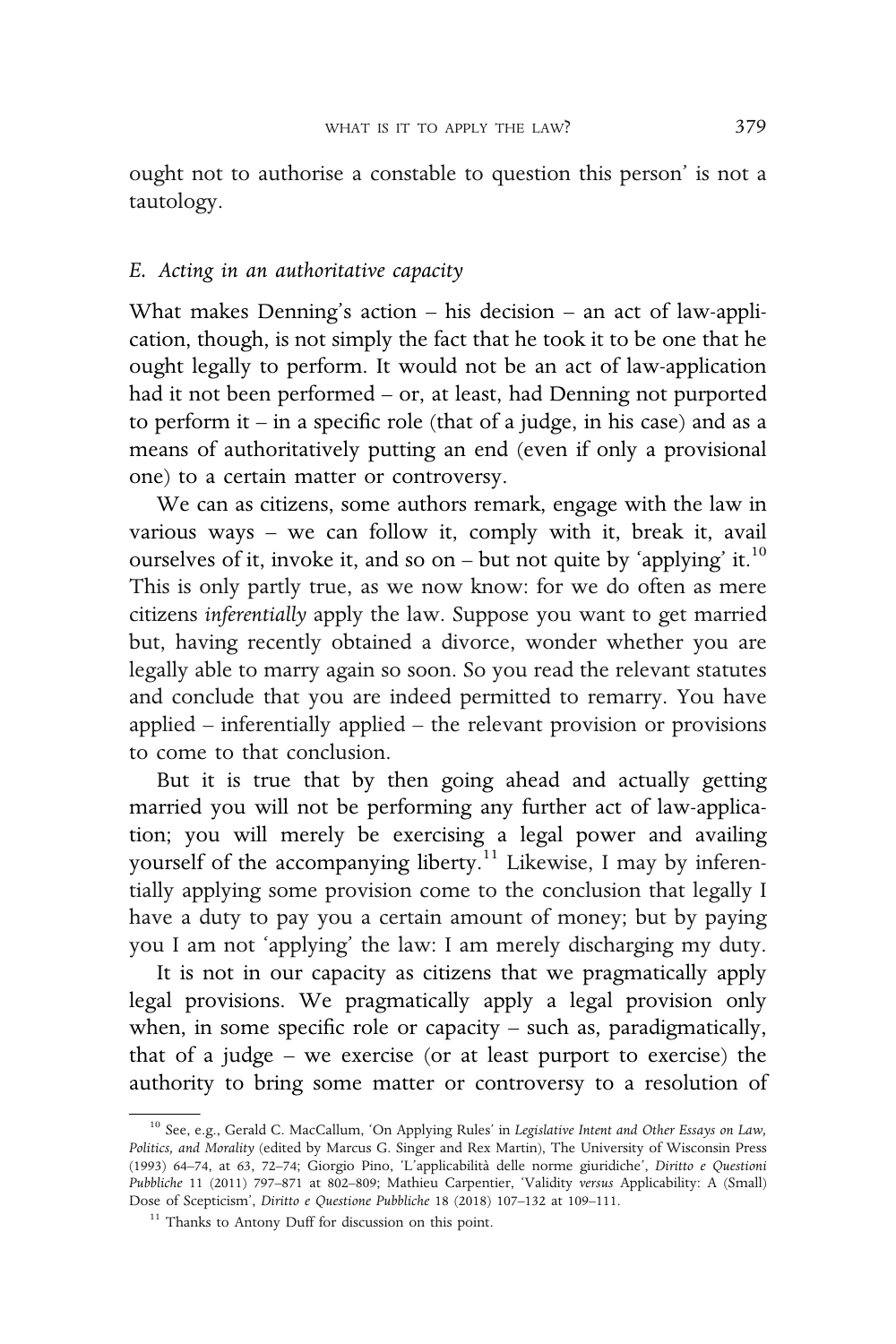some kind. The relevant action – the decision – is meant to settle such matter, and is taken by the agent to be justified by reference to the provision. $^{12}$ 

#### IV. HOW ARE INFERENTIAL AND PRAGMATIC LAW-APPLICATION RELATED?

Pragmatic law-application conceptually presupposes – as my definition makes clear – inferential law-application. But there is more to say about the relations between the two kinds.

First, the agent who pragmatically applies a provision  $p$  need not be the same person who has inferentially applied it to whatever the relevant object happens to be. Typically, of course, it will be the same judge or court who will both inferentially apply a provision to some object  $x$ , drawing the relevant conclusion; and then go on to pragmatically apply that provision by performing the action that that conclusion supports. But the two operations can fall upon different entities. That is what appears to be the case, for example, when a national court of a member state of the European Union refers an interpretative question of EU Law to the Court of Justice of the European Union. The Court of Justice's ruling may well involve the inferential application of EU Law – and will then be relied upon by the national court as it proceeds to pragmatically apply the relevant  $law.<sup>13</sup>$ 

Second, neither pragmatic nor inferential law-application is explanatorily reducible to the other. Why might someone think that, given my definitions, pragmatic law-application is reducible to inferential law-application? The thought would be that the pragmatic application of a certain provision  $p$  could be understood in terms of the inferential application of something else: of the putatively legal rule that, if  $p$  applies with a certain consequence to a certain object, then, absent countervailing considerations, the court legally ought to

 $12$  This is not to say that we can never as mere citizens perform actions that might be called actions of 'law-application' in some sense of the notion – a sense not reducible to notions such as that of complying with the law, that of following the law, that of doing as the law requires, and so on. Considerations like the ones just mentioned are not enough to settle that point. But it is not a point I aim to settle in this paper. My focus is the particular and distinctive sense in which we say of courts (and other institutional agents) that they characteristically by their actions apply the law. We think of courts as lawapplying bodies; and what we mean is not that courts simply happen to  $-$  as anyone else might too  $$ apply the law.

<sup>&</sup>lt;sup>13</sup> Thanks to Maggie O'Brien for discussion here, and to Euan MacDonald for the example.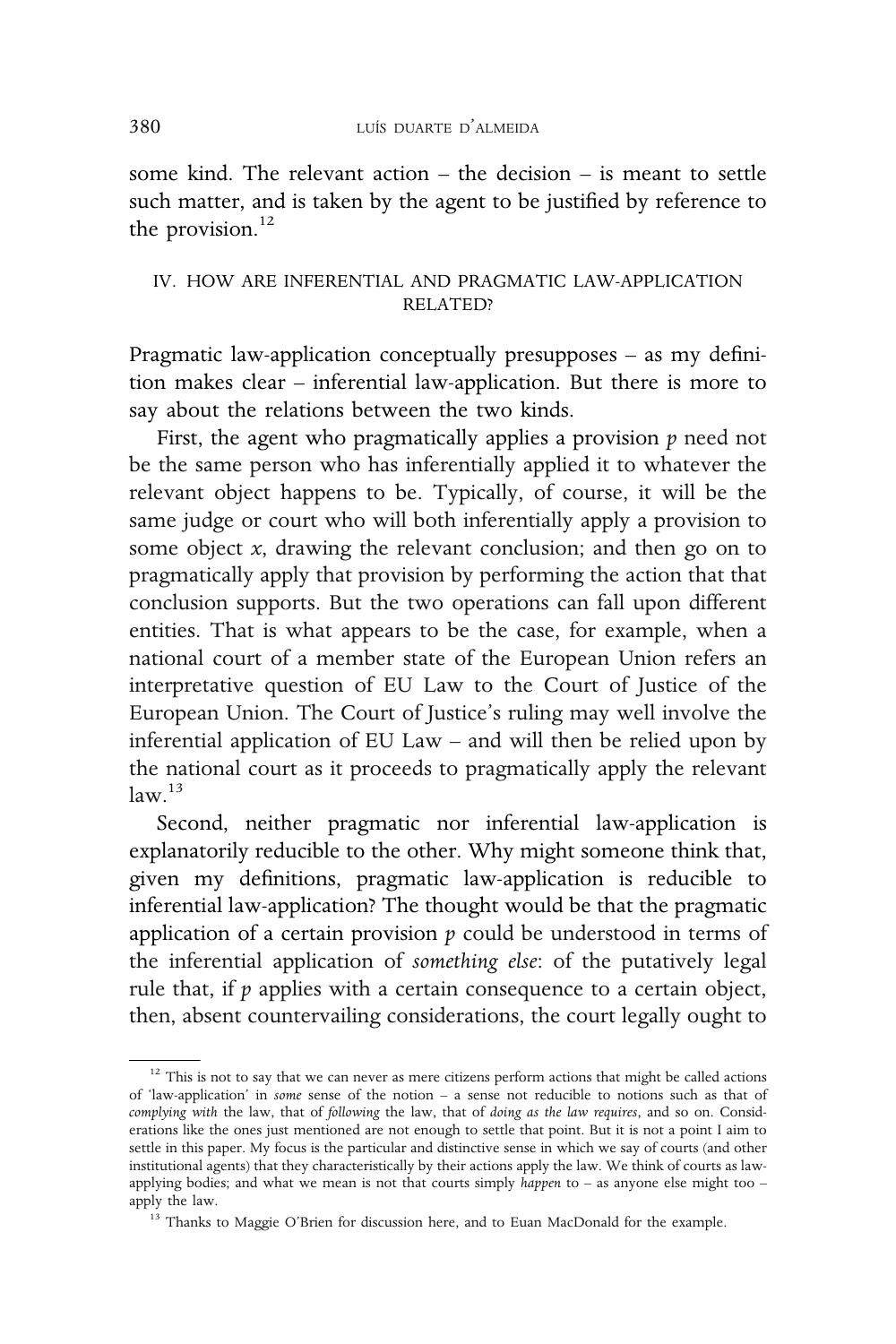decide in a certain way (or at least it is not the case that legally it ought not to decide in a certain way). The pragmatic application of  $p$ would then be explainable as (a) the inferential application of this rule, simply coupled with (b) the actual performance by the court of the relevant action. In The Hollandia, for example, the court's pragmatic application of Article III, paragraph 8 of the Hague-Visby Rules could be explained – so the thought would run – as the inferential application of the rule that, if that provision applies to the clause of the bill of lading with the consequence of making it null and void, then, if there are no countervailing considerations, the court legally ought to allow the appeal. Having reasoned towards this conclusion – seemingly meeting my definition of inferential law-application – the court simply acted accordingly. There is nothing left to account for or explain.

But this line of reasoning is misguided. It is true that in pragmatically applying a provision  $p$ , a court will have reasoned that if  $p$ applies with a certain consequence to a certain object, then, absent countervailing considerations, its decision is one that it legally ought to issue (or not one it ought not legally to issue). But conditional statements like this, if true, are not themselves true as a matter of law. If they state a rule, it is not one that is part of existing law. Rather, it would be a rule about existing law and how it bears on what the court legally ought to do; a rule about what to do if some part of existing law – provision  $p$  – applies to some given object.

Or to put things more generally: the rule (or principle, if that is what it is) that courts ought to apply the law is not itself part of the law that it directs courts to apply. This is not to say that there could not be a legal rule – part of existing law – requiring courts to apply existing law; a self-referential rule even. But we would still need to know if courts legally ought to apply existing law, including that rule: and if they ought, the rule or principle that so determined would itself not be part of existing law. So pragmatic law-application cannot be explained in terms of inferential law-application. (Not to mention, of course, that inferential law-application is based, as I argued in Section II.D, on second-order applicability claims, not first-order claims stating the content of whatever it is that is being applied.)

Nor is inferential law-application reducible to pragmatic law-application. Here, the thought would be that if inferential law-appli-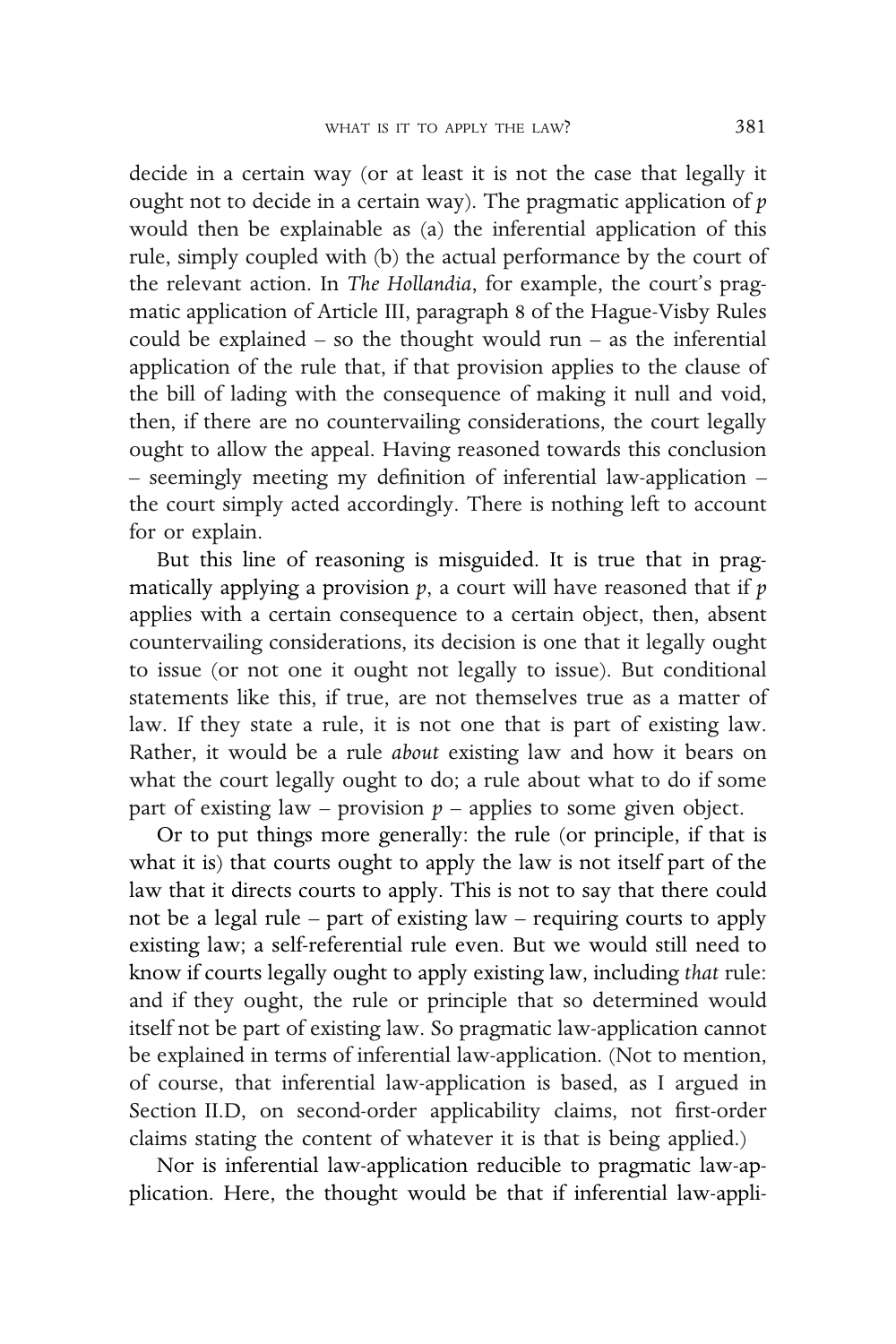cation comes down to, as I suggested, the performance of a mental act, then it could be brought under my definition of pragmatic lawapplication, given a suitably broad reading of 'action'. But again, this would not do. What pragmatic law-application comes down to is the performance not just of an action, but of an action that the agent takes to be legally justified on the basis of existing law; and that is never true of the mental act of coming to some conclusion about some object on the basis of existing law. Perhaps it is true that in The Hollandia, Denning ought to have reached, as he did, the conclusion that the clause in the bill of lading was null and void as a matter of law. But the mental act of reaching this conclusion is itself not an act that stands to be justified by reference to existing law. Rather, it stands to be justified by reference to whatever substantive (and logical) considerations govern how courts should rely on existing law to reason towards conclusions about particular objects like clauses in bills of lading.

Still, the two kinds of law-application are related not just conceptually but also normatively. I mentioned in Section II.D that the justification of applicability claims (and of claims about their consequences) turns on a range of substantive considerations, to which a court should be responsive. These include the further consequences that will (or would) follow if the conclusion that is the outcome of inferentially applying that provision is indeed taken to be true as a matter of law, and acted upon. In other words, the fact that there would be a certain decision d that a court ought to issue if the relevant provision applies with a certain consequence to some object  $x$  is itself a consideration to be taken into account when determining whether or not the provision does apply to  $x$ . If  $d$  is in some way an undesirable or unwelcome or absurd decision to issue in the particular decision-making context, then that is a consideration that bears on the court's reasoning about whether or not the relevant provision applies. Pragmatic law-application, in short, normatively feeds back into inferential law-application.

#### V. CASES

As I mentioned in Section I, courts are often said to apply the law both to and in cases. So far I have tried to avoid the language of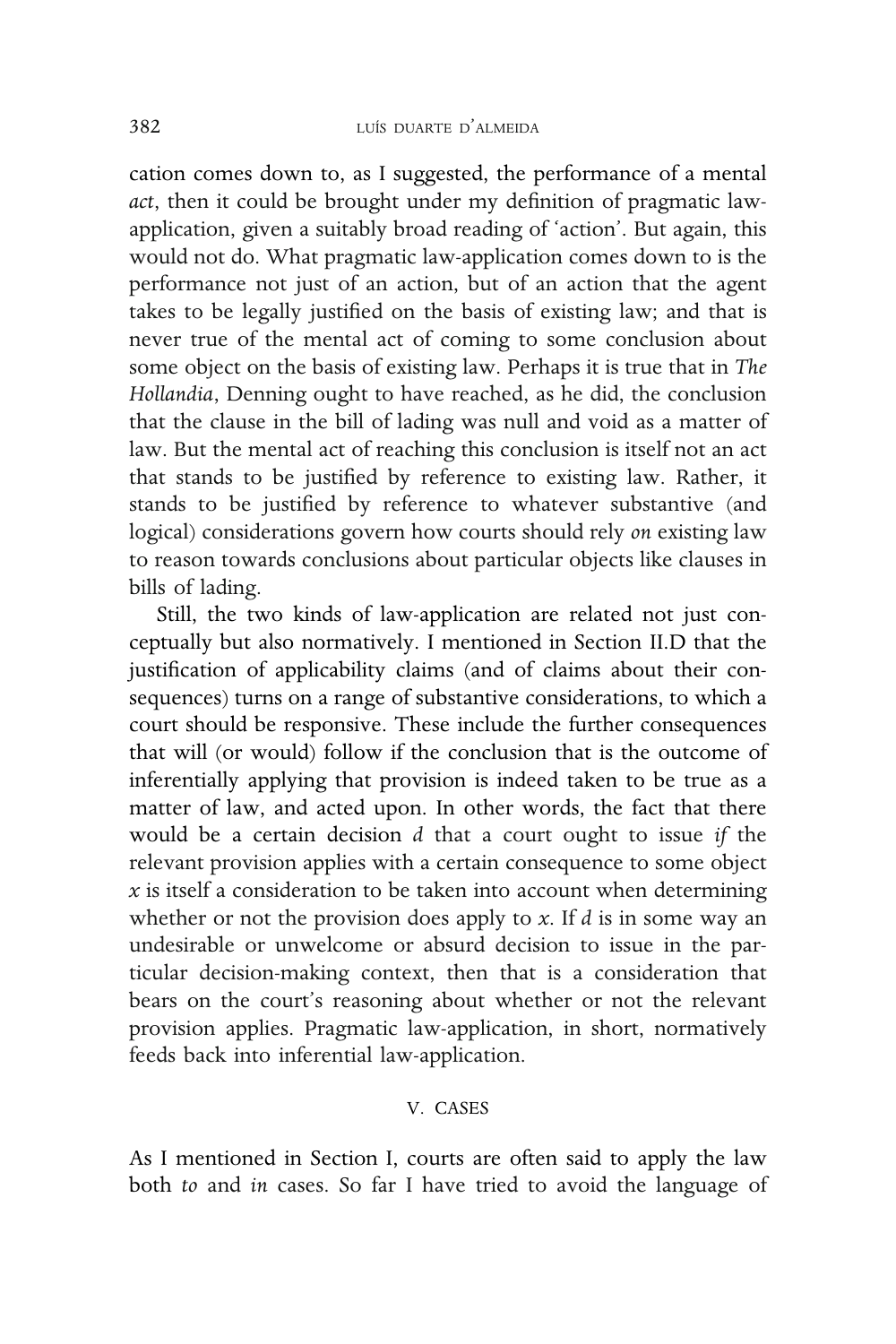'cases', and succeeded almost always. But my proposed definitions had better be at least compatible with it. Are they?

The notion of a case is less clear than it seems. We encounter in legal discourse, I think, at least four senses of the word.

Sometimes – call this Sense  $1$  – what we mean by a case is just, well, nothing at all. Consider the following claim:

(A) The provision in Article III, paragraph 8, of the Hague-Visby rules applies to the case of a foreign law clause in a bill of lading.

This is something that the The Hollandia court could have said. But what is this 'case of a foreign law clause'? It is not what the court would call 'the case in hand'; that would make no sense. The claim above is simply, it seems to me, a needless periphrasis.<sup>14</sup> It is a roundabout way of saying that

(B) The provision in Article III, paragraph 8, of the Hague-Visby rules applies to foreign law clauses in bills of lading,

which is itself to be understood as the claim that the fact that a clause is a foreign clause in a bill of lading does not mean that the provision will *not* apply to it.

Likewise,

(C) The provision in Article III, paragraph 8, of the Hague-Visby rules applies to the case of clause 2 in the bill of lading issued by the defendants

means nothing more than

(D) The provision in Article III, paragraph 8, of the Hague-Visby rules applies to clause 2 in the bill of lading issued by the defendants.

In another sense of the word – the one in play when we speak of a judge *deciding the case* before her  $-$  a case is really a particular *ques*-

<sup>&</sup>lt;sup>14</sup> Arthur Quiller-Couch has some amusing remarks on the word 'case' – 'jargon's dearest child', he calls it – in On the Art of Writing (Cambridge: Cambridge University Press 1923) 77. Fowler was also not a fan: 'there is perhaps no single word so freely resorted to as a trouble-saver, and consequently responsible for so much flabby writing'; see Fowler's Modern English Usage, ed. Ernest Gowers (2nd edition, Oxford: Oxford University Press 1968) 76–77; and H.W. and F.G. Fowler, The King's English (third edition, Oxford: Oxford University Press 1931) 15–16. In case you are wondering, Fowler does not object to 'fan'. (He would also not have objected – in case you are also wondering – to 'in case you are wondering': it is one of the 'legitimate uses' of the word. 'In the case of ', though – that is 'the worst offender'.)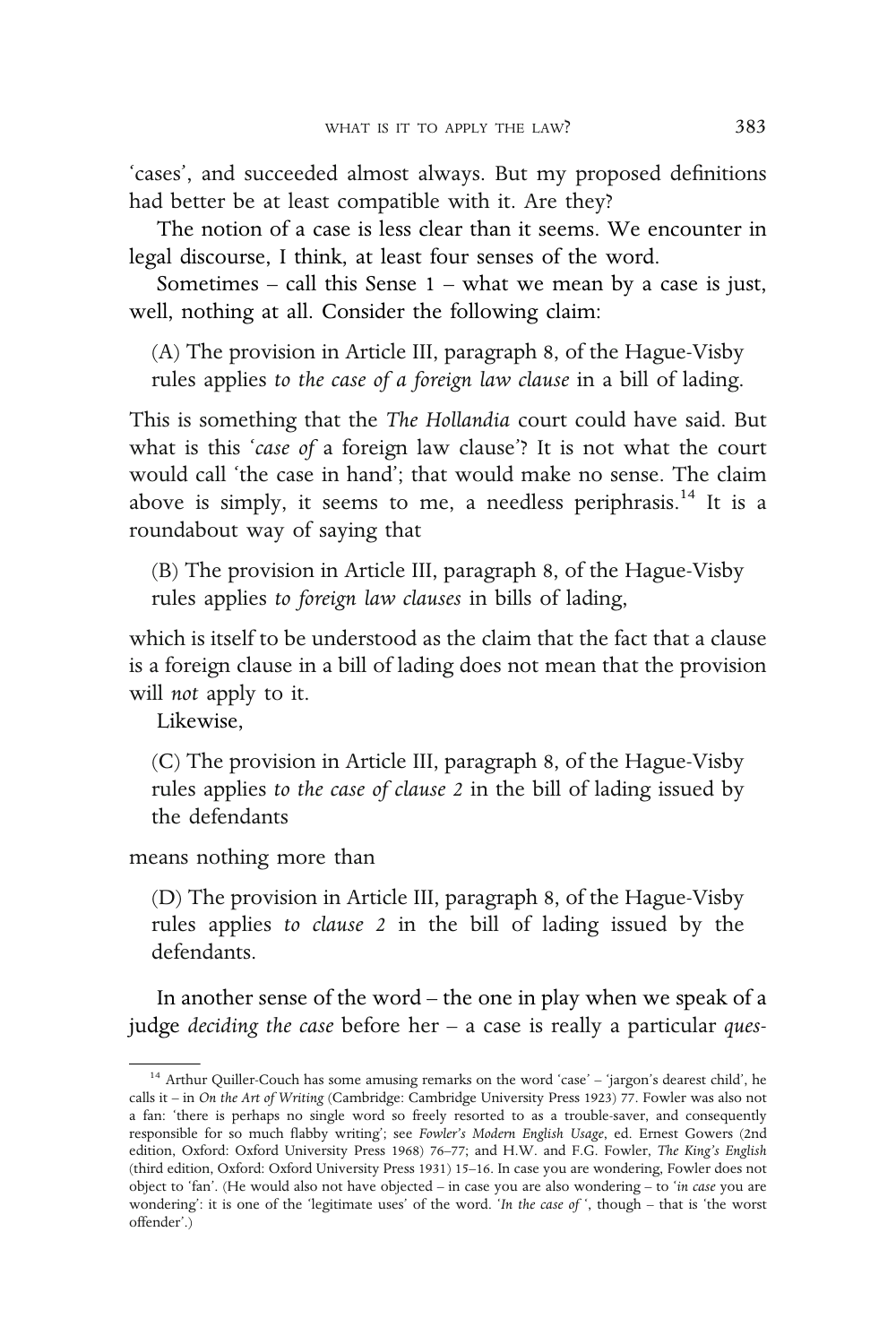tion. It is a question brought to a judge and on which she is expected to rule. It is always a normative question, and it always concerns some action by the judge or court. Should the judge enforce this contract? Convict this defendant? Allow this appeal? To 'decide the case' is for the court to adopt one particular course of action: the course of action that corresponds to what the judge thinks she legally ought to do when facing such a question.

But although a case in this sense of the word – Sense  $2 -$  is a question rather than a set of facts, it is often a question raised in connection with a particular set of facts (or descriptions of facts) also brought before a judge. These are what we would normally call the 'facts of the case'; and such facts – themselves not the 'case' in the sense just specified – are what we sometimes also call 'the case' before the judge. So in this sense – Sense 3 – of the term, a 'case' is a series of descriptions of particular facts, in connection with which a certain normative question (a 'case' in Sense 2) has been raised and brought before a judge to be decided.

In a fourth sense, the term refers more broadly to any decisionmaking context in which a court is asked to rule on a case in the second sense of the term. 'In this case', the court could have said in The Hollandia, referring to the particular decision-making context in which it found itself, 'we decide to allow the appeal'.

(There is a fifth sense, although it is of no interest for our present purposes; it is the sense in which we speak, for example, of The Hollandia as itself a 'case': a 'case' we can refer to, quote from, analyse, criticise, and so on. Here the term refers comprehensively to a certain decision-making event with all its components, including the actual decision issued by the court, together with its record in the court's written opinion.)

Do courts, then, apply the law to or  $in -$  or in deciding – cases in any one of these senses? Yes. In Sense 1, the term is used to refer – although redundantly – to the indirect object of inferential lawapplication: to that to which the law is being inferentially applied. In Sense 4, it refers to the decision-making context in which the court faces a normative question to which the ought-claim of pragmatic law-application provides an answer. And in Sense 2, it refers to this very question, the question in the decision of which the court will be pragmatically applying the law.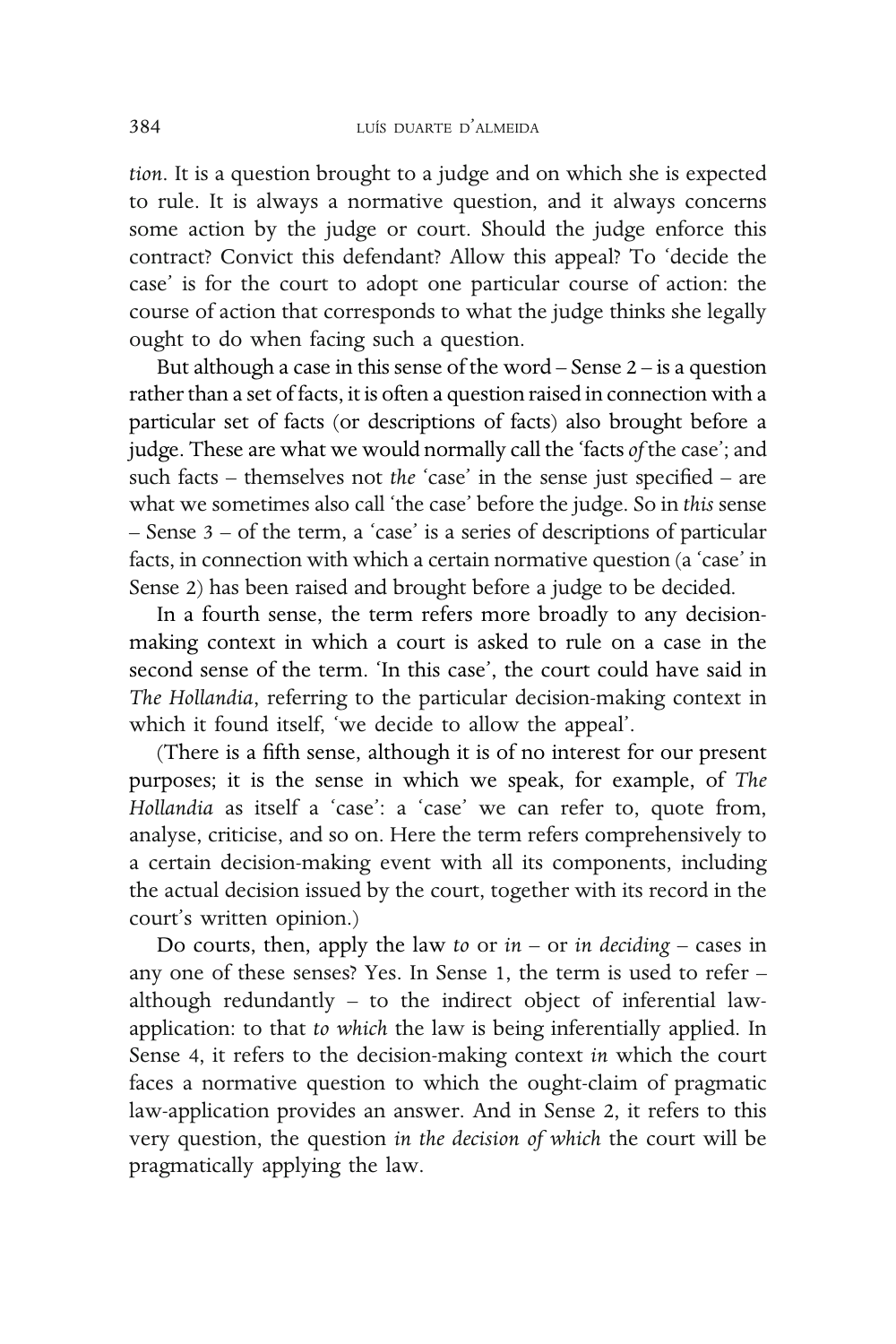#### VI. CONCLUSION

I started this paper by identifying three sets of questions about lawapplication: questions about what I called (a) its direct object, (b) its indirect object, and (c) its content. I left all three for the end, though for different reasons.

I postponed dealing with questions of indirect object and content because, I explained, these might receive different answers depending on the type of law-application we have in mind. What I have just said, in Section V, about the notion of a case, shows that this is indeed true of the indirect object of law-application. The indirect object of inferential law-application is a 'case' only in that first, empty sense of the word. It is, as we saw in Section II.E, any object  $x$ such that the applicability of some part of existing law to  $x$  will bear on whether a certain statement about  $x$  is true as a matter of law. That is what a court will inferentially apply the law to. Pragmatic law-application, by contrast, is application, not to but in a case, or in deciding a case – but in other senses of 'case'. As to the content of each kind of law-application, that is precisely what my proposed definitions purport to characterise.

Questions about the direct object of law application, though, I postponed merely for reasons of convenience. Focusing on the application of single written provisions allowed me to rely on clear and simple examples as I developed and defended my analyses. But what can we say more generally about the direct object of lawapplication?

We can say that it encompasses any context-salient part of existing law: any section of positive (or indeed non-positive, depending on what your legal metaphysics allows) law as it exists at the time of application, and which can be identified as such – as part of existing law – independently of any views on its applicability and application to any object (and independently also of any views on the normative desirability of pragmatically applying it in any particular decision-making context). It could be a provision, but also, for example, a set of provisions taken together, or a precedent decision, or a custom – or whatever it is that properly counts as part of law under the correct theory of what law is.